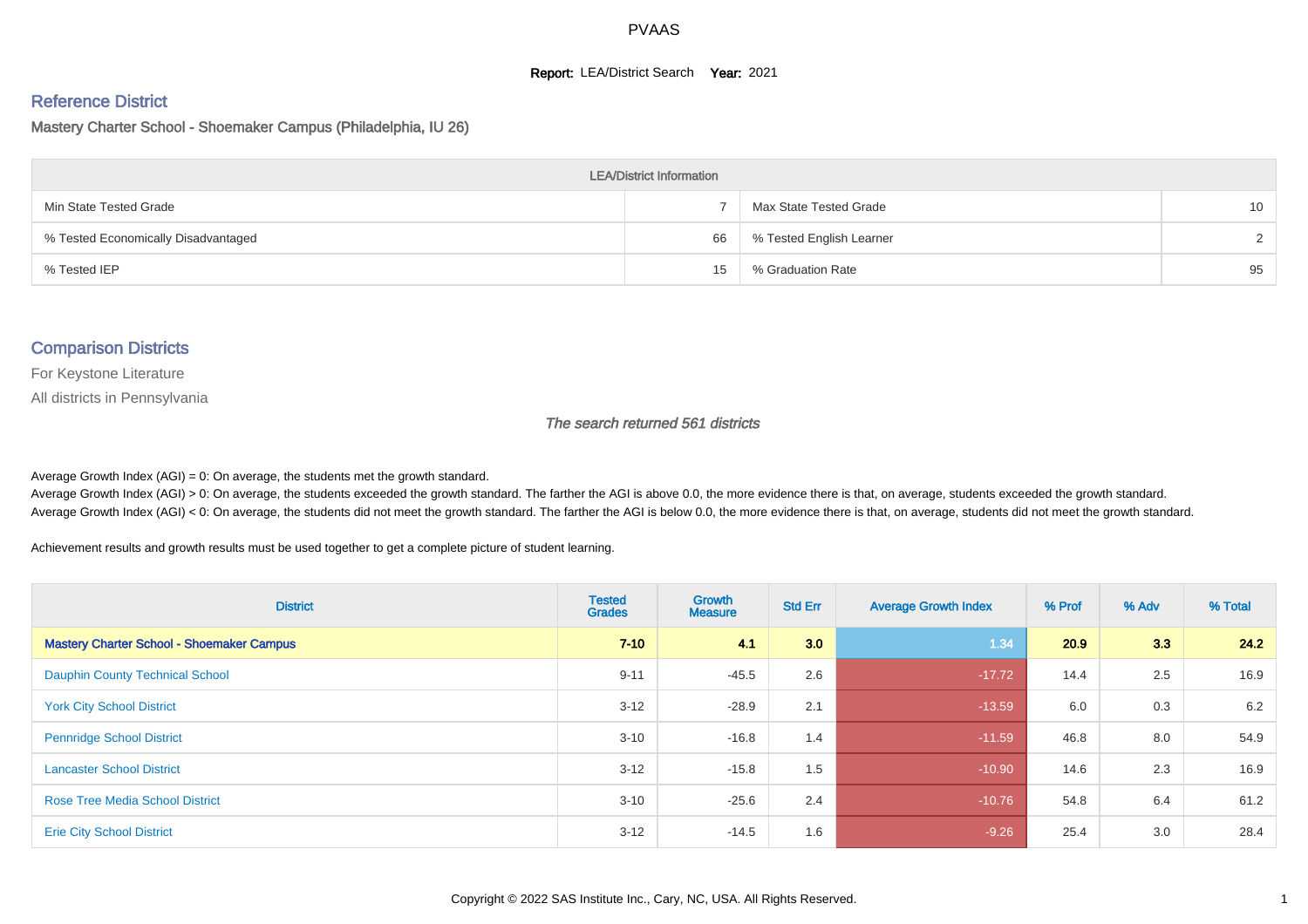| <b>District</b>                                  | <b>Tested</b><br><b>Grades</b> | <b>Growth</b><br><b>Measure</b> | <b>Std Err</b> | <b>Average Growth Index</b> | % Prof | % Adv | % Total |
|--------------------------------------------------|--------------------------------|---------------------------------|----------------|-----------------------------|--------|-------|---------|
| <b>Mastery Charter School - Shoemaker Campus</b> | $7 - 10$                       | 4.1                             | 3.0            | 1.34                        | 20.9   | 3.3   | 24.2    |
| <b>Shikellamy School District</b>                | $3 - 10$                       | $-22.3$                         | 2.5            | $-8.92$                     | 33.3   | 6.1   | 39.5    |
| <b>West Side CTC</b>                             | $9 - 10$                       | $-37.4$                         | 4.3            | $-8.64$                     | 8.8    | 0.0   | 8.8     |
| <b>Norristown Area School District</b>           | $3 - 12$                       | $-12.8$                         | 1.6            | $-7.98$                     | 23.5   | 2.3   | 25.7    |
| Owen J Roberts School District                   | $3 - 11$                       | $-12.3$                         | 1.6            | $-7.61$                     | 57.0   | 11.9  | 69.0    |
| <b>Hatboro-Horsham School District</b>           | $3 - 11$                       | $-12.8$                         | 1.7            | $-7.47$                     | 45.6   | 7.2   | 52.8    |
| Philipsburg-Osceola Area School District         | $3 - 11$                       | $-24.8$                         | 3.3            | $-7.43$                     | 19.7   | 2.6   | 22.4    |
| <b>Chambersburg Area School District</b>         | $3 - 11$                       | $-9.5$                          | 1.3            | $-7.20$                     | 42.7   | 8.6   | 51.4    |
| <b>Northwestern School District</b>              | $3 - 11$                       | $-24.9$                         | 3.5            | $-7.13$                     | 42.6   | 2.9   | 45.6    |
| <b>Bristol Township School District</b>          | $3 - 11$                       | $-13.9$                         | 2.0            | $-7.05$                     | 31.0   | 3.7   | 34.7    |
| <b>Curwensville Area School District</b>         | $3 - 11$                       | $-27.9$                         | 4.1            | $-6.72$                     | 42.5   | 4.1   | 46.6    |
| Mifflinburg Area School District                 | $3 - 11$                       | $-15.8$                         | 2.5            | $-6.30$                     | 42.4   | 4.0   | 46.4    |
| Lackawanna Trail School District                 | $3 - 10$                       | $-21.7$                         | 3.5            | $-6.20$                     | 38.5   | 1.5   | 40.0    |
| <b>Lawrence County CTC</b>                       | $10 - 11$                      | $-21.7$                         | 3.6            | $-6.05$                     | 19.8   | 0.0   | 19.8    |
| <b>Ringgold School District</b>                  | $3 - 11$                       | $-14.7$                         | 2.4            | $-6.04$                     | 41.5   | 7.9   | 49.4    |
| <b>Abington School District</b>                  | $3 - 10$                       | $-11.5$                         | 1.9            | $-6.00$                     | 56.2   | 11.6  | 67.8    |
| <b>Springfield Township School District</b>      | $3 - 11$                       | $-18.9$                         | 3.2            | $-5.88$                     | 62.6   | 3.6   | 66.3    |
| <b>Solanco School District</b>                   | $3 - 11$                       | $-11.0$                         | 2.0            | $-5.55$                     | 41.6   | 4.5   | 46.1    |
| <b>Exeter Township School District</b>           | $3 - 11$                       | $-10.4$                         | 1.9            | $-5.44$                     | 50.6   | 2.7   | 53.3    |
| <b>Southern Fulton School District</b>           | $3 - 11$                       | $-23.7$                         | 4.4            | $-5.37$                     | 34.2   | 10.5  | 44.7    |
| <b>Mastery Charter School - Gratz Campus</b>     | $7 - 10$                       | $-23.9$                         | 4.5            | $-5.29$                     | 2.9    | 0.0   | 2.9     |
| <b>Plum Borough School District</b>              | $3 - 11$                       | $-11.3$                         | 2.2            | $-5.19$                     | 51.1   | 9.0   | 60.1    |
| <b>Titusville Area School District</b>           | $3 - 11$                       | $-13.2$                         | 2.6            | $-4.99$                     | 43.2   | 4.8   | 48.0    |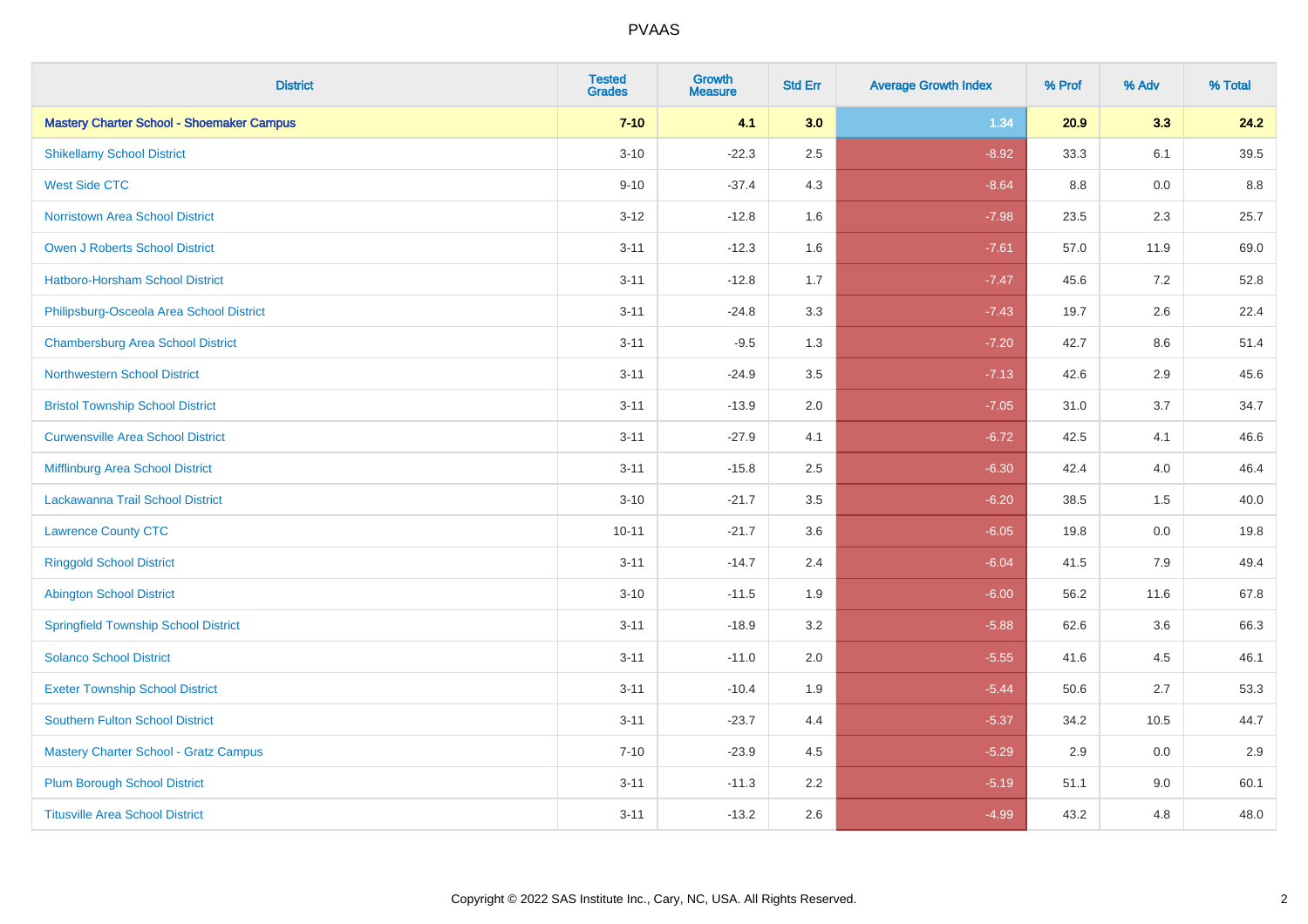| <b>District</b>                                  | <b>Tested</b><br><b>Grades</b> | <b>Growth</b><br><b>Measure</b> | <b>Std Err</b> | <b>Average Growth Index</b> | % Prof | % Adv   | % Total |
|--------------------------------------------------|--------------------------------|---------------------------------|----------------|-----------------------------|--------|---------|---------|
| <b>Mastery Charter School - Shoemaker Campus</b> | $7 - 10$                       | 4.1                             | 3.0            | 1.34                        | 20.9   | 3.3     | 24.2    |
| Southern Columbia Area School District           | $3 - 11$                       | $-14.6$                         | 3.0            | $-4.92$                     | 55.0   | 4.0     | 59.0    |
| Schuylkill Haven Area School District            | $3 - 11$                       | $-15.3$                         | 3.1            | $-4.87$                     | 49.7   | 2.4     | 52.1    |
| <b>Bucks County Technical High School</b>        | $9 - 10$                       | $-12.0$                         | 2.5            | $-4.84$                     | 35.9   | 3.2     | 39.2    |
| <b>Tacony Academy Charter School</b>             | $3 - 11$                       | $-14.7$                         | 3.0            | $-4.82$                     | 22.4   | 1.8     | 24.1    |
| <b>Tulpehocken Area School District</b>          | $3 - 12$                       | $-13.7$                         | 2.8            | $-4.81$                     | 36.7   | 2.8     | 39.4    |
| <b>Frazier School District</b>                   | $3 - 11$                       | $-17.2$                         | 3.7            | $-4.70$                     | 37.1   | 1.6     | 38.7    |
| <b>Riverside Beaver County School District</b>   | $3 - 11$                       | $-14.0$                         | 3.0            | $-4.64$                     | 49.4   | 8.8     | 58.2    |
| <b>Penns Manor Area School District</b>          | $3 - 12$                       | $-17.0$                         | 3.7            | $-4.52$                     | 29.7   | 3.1     | 32.8    |
| <b>Annville-Cleona School District</b>           | $3 - 12$                       | $-12.1$                         | 2.7            | $-4.46$                     | 34.9   | 7.8     | 42.6    |
| <b>Lampeter-Strasburg School District</b>        | $3 - 12$                       | $-8.6$                          | 2.0            | $-4.33$                     | 55.1   | 9.8     | 64.8    |
| <b>Butler Area School District</b>               | $3 - 11$                       | $-6.5$                          | 1.5            | $-4.26$                     | 42.5   | 9.4     | 51.9    |
| Southern Tioga School District                   | $3 - 11$                       | $-11.5$                         | 2.7            | $-4.25$                     | 47.8   | 6.4     | 54.3    |
| <b>South Park School District</b>                | $3 - 11$                       | $-11.3$                         | 2.7            | $-4.23$                     | 53.5   | 13.7    | 67.3    |
| <b>West Mifflin Area School District</b>         | $3 - 12$                       | $-12.3$                         | 2.9            | $-4.22$                     | 39.7   | 10.3    | 50.0    |
| <b>Columbia-Montour AVTS</b>                     | $9 - 10$                       | $-12.5$                         | 3.0            | $-4.16$                     | 22.3   | $0.6\,$ | 22.9    |
| Jefferson County-Dubois AVTS                     | $9 - 11$                       | $-16.2$                         | 3.9            | $-4.16$                     | 23.0   | 0.0     | 23.0    |
| <b>Wellsboro Area School District</b>            | $3 - 11$                       | $-12.4$                         | 3.0            | $-4.11$                     | 49.2   | 11.9    | 61.1    |
| <b>Avonworth School District</b>                 | $3 - 10$                       | $-12.6$                         | 3.1            | $-4.01$                     | 59.8   | 4.6     | 64.4    |
| <b>Big Spring School District</b>                | $3 - 11$                       | $-9.8$                          | 2.4            | $-4.00$                     | 38.6   | 8.9     | 47.5    |
| Catasauqua Area School District                  | $3 - 12$                       | $-12.1$                         | 3.0            | $-4.00$                     | 36.8   | 7.6     | 44.3    |
| Southern Huntingdon County School District       | $3 - 11$                       | $-12.9$                         | 3.2            | $-3.98$                     | 32.5   | 2.5     | 35.0    |
| <b>Minersville Area School District</b>          | $3 - 11$                       | $-14.4$                         | 3.7            | $-3.90$                     | 39.3   | 3.3     | 42.6    |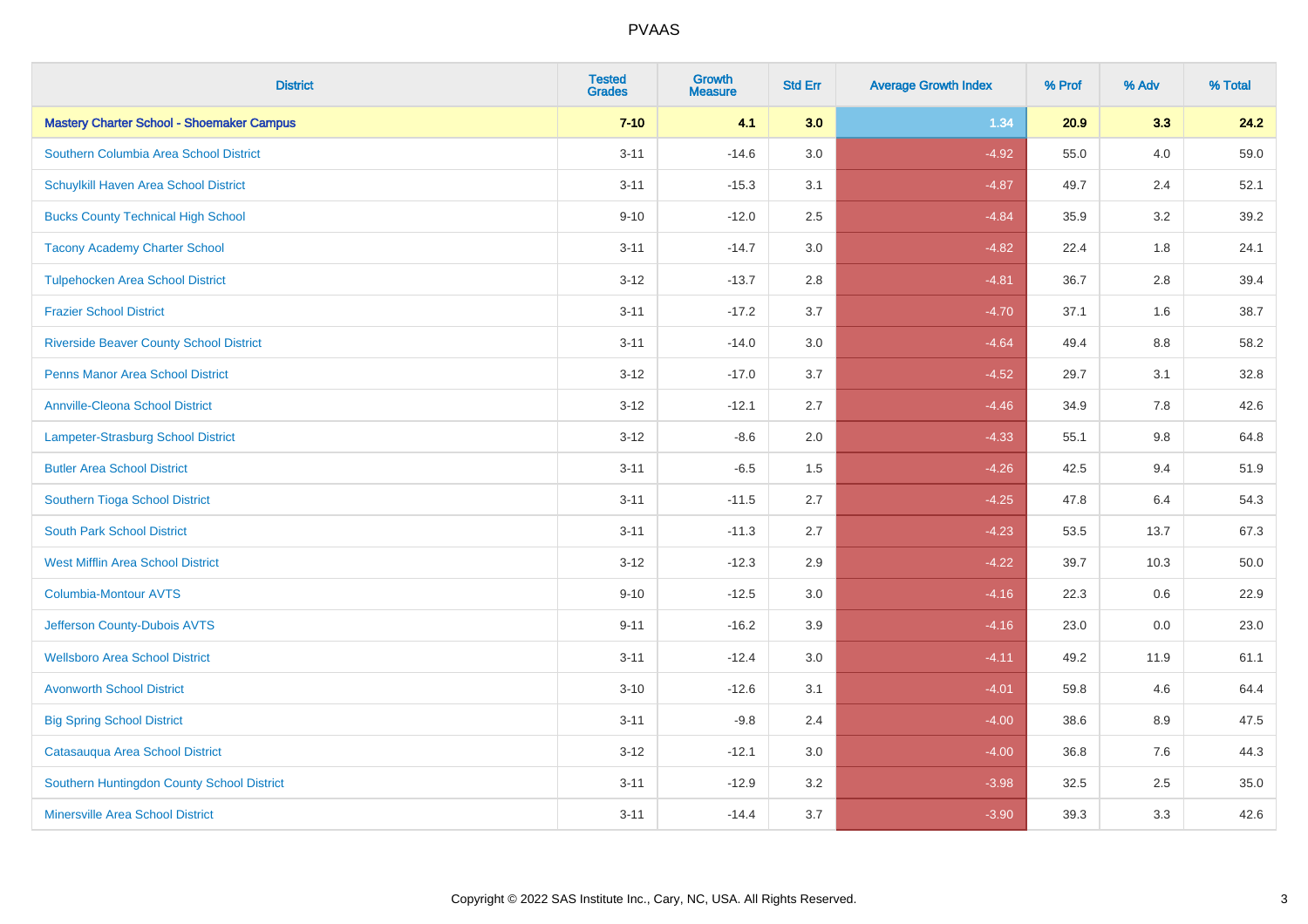| <b>District</b>                                  | <b>Tested</b><br><b>Grades</b> | <b>Growth</b><br><b>Measure</b> | <b>Std Err</b> | <b>Average Growth Index</b> | % Prof | % Adv   | % Total |
|--------------------------------------------------|--------------------------------|---------------------------------|----------------|-----------------------------|--------|---------|---------|
| <b>Mastery Charter School - Shoemaker Campus</b> | $7 - 10$                       | 4.1                             | 3.0            | 1.34                        | 20.9   | 3.3     | 24.2    |
| <b>Bradford Area School District</b>             | $3 - 12$                       | $-9.3$                          | 2.4            | $-3.87$                     | 45.8   | $8.3\,$ | 54.2    |
| <b>Marion Center Area School District</b>        | $3 - 10$                       | $-12.0$                         | 3.1            | $-3.87$                     | 33.7   | 1.1     | 34.8    |
| Northern Lehigh School District                  | $3 - 12$                       | $-10.4$                         | 2.7            | $-3.82$                     | 28.0   | 9.3     | 37.3    |
| Propel Charter School - Braddock Hills           | $3 - 11$                       | $-13.6$                         | 3.6            | $-3.81$                     | 9.7    | 1.6     | 11.3    |
| Johnsonburg Area School District                 | $3 - 11$                       | $-14.1$                         | 3.9            | $-3.62$                     | 54.0   | 4.6     | 58.6    |
| <b>Berwick Area School District</b>              | $3 - 11$                       | $-9.3$                          | 2.6            | $-3.59$                     | 42.1   | 5.5     | 47.6    |
| <b>Ridgway Area School District</b>              | $3 - 11$                       | $-14.5$                         | 4.1            | $-3.56$                     | 49.0   | 9.8     | 58.8    |
| <b>Clearfield Area School District</b>           | $3 - 10$                       | $-9.4$                          | 2.6            | $-3.56$                     | 43.0   | 3.1     | 46.1    |
| <b>Moniteau School District</b>                  | $3 - 11$                       | $-11.8$                         | 3.3            | $-3.56$                     | 50.0   | 6.3     | 56.3    |
| <b>Milton Area School District</b>               | $3 - 11$                       | $-8.7$                          | 2.5            | $-3.52$                     | 45.4   | 6.9     | 52.3    |
| <b>Penn-Delco School District</b>                | $3 - 11$                       | $-6.8$                          | 1.9            | $-3.51$                     | 46.6   | 3.2     | 49.8    |
| <b>Williamsburg Community School District</b>    | $3 - 11$                       | $-14.3$                         | 4.1            | $-3.48$                     | 28.3   | $0.0\,$ | 28.3    |
| <b>Interboro School District</b>                 | $3 - 12$                       | $-7.3$                          | 2.1            | $-3.43$                     | 46.6   | 4.8     | 51.4    |
| <b>Elizabeth Forward School District</b>         | $3 - 11$                       | $-8.4$                          | 2.4            | $-3.41$                     | 51.7   | 4.0     | 55.7    |
| <b>Steelton-Highspire School District</b>        | $3 - 11$                       | $-11.8$                         | 3.5            | $-3.40$                     | 14.5   | $0.0\,$ | 14.5    |
| <b>Neshannock Township School District</b>       | $3 - 10$                       | $-9.7$                          | 2.9            | $-3.34$                     | 62.4   | 5.6     | 67.9    |
| Maritime Academy Charter School                  | $3 - 10$                       | $-11.4$                         | 3.5            | $-3.29$                     | 15.2   | 0.0     | 15.2    |
| <b>Tamaqua Area School District</b>              | $3 - 12$                       | $-8.2$                          | 2.5            | $-3.24$                     | 44.5   | 1.9     | 46.4    |
| <b>Waynesboro Area School District</b>           | $3 - 12$                       | $-6.1$                          | 1.9            | $-3.20$                     | 50.0   | 6.8     | 56.8    |
| <b>Boyertown Area School District</b>            | $3 - 11$                       | $-4.7$                          | 1.5            | $-3.17$                     | 55.2   | 11.3    | 66.5    |
| <b>Wallenpaupack Area School District</b>        | $3 - 11$                       | $-7.1$                          | 2.3            | $-3.09$                     | 40.8   | 2.4     | 43.1    |
| <b>Dubois Area School District</b>               | $3 - 11$                       | $-6.2$                          | 2.0            | $-3.07$                     | 50.9   | 13.4    | 64.3    |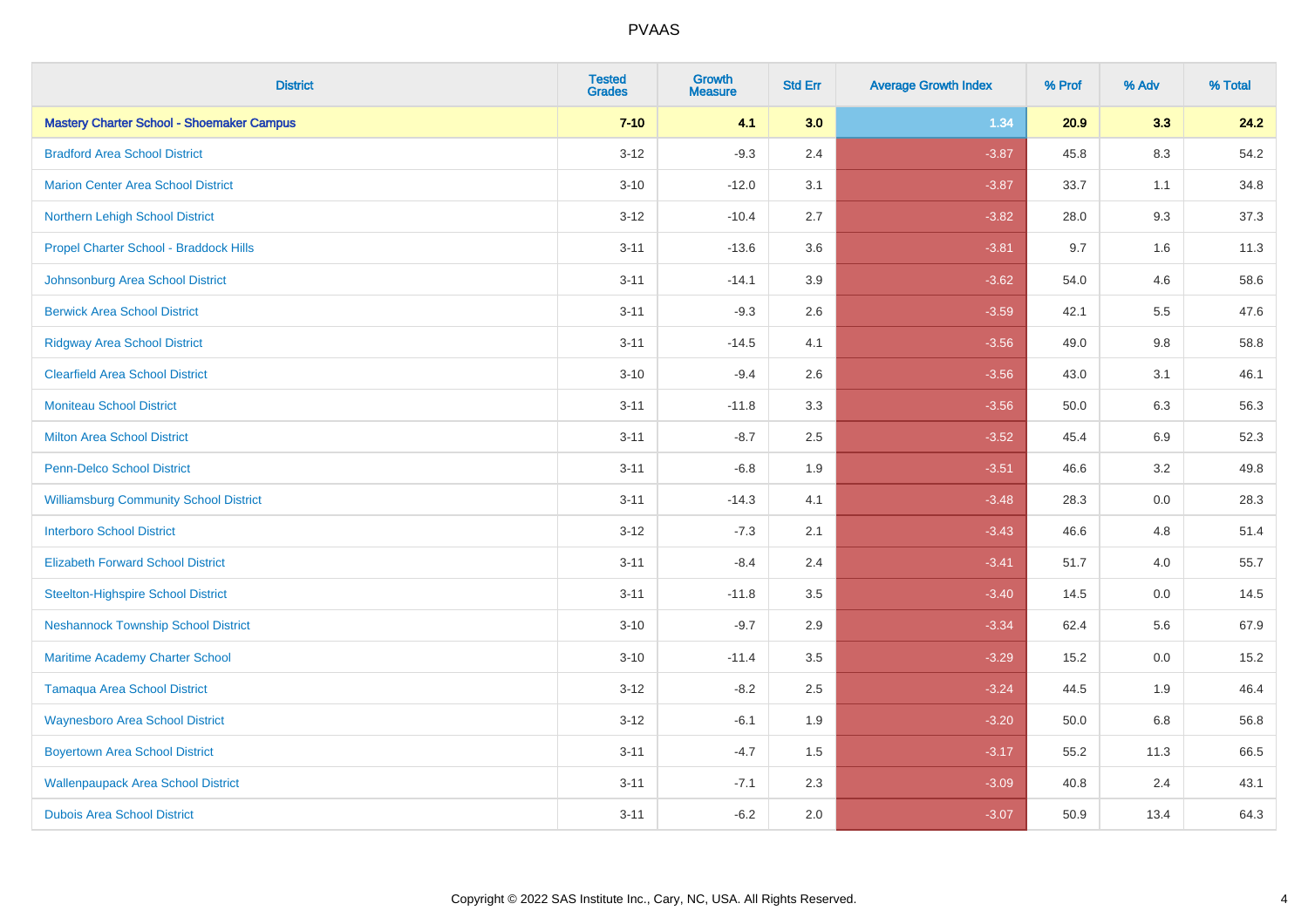| <b>District</b>                                  | <b>Tested</b><br><b>Grades</b> | <b>Growth</b><br><b>Measure</b> | <b>Std Err</b> | <b>Average Growth Index</b> | % Prof | % Adv   | % Total |
|--------------------------------------------------|--------------------------------|---------------------------------|----------------|-----------------------------|--------|---------|---------|
| <b>Mastery Charter School - Shoemaker Campus</b> | $7 - 10$                       | 4.1                             | 3.0            | 1.34                        | 20.9   | 3.3     | 24.2    |
| <b>Palisades School District</b>                 | $3 - 11$                       | $-8.7$                          | 2.8            | $-3.06$                     | 53.8   | $6.7\,$ | 60.5    |
| <b>Pittsburgh School District</b>                | $3 - 11$                       | $-3.3$                          | 1.1            | $-3.04$                     | 33.9   | 8.2     | 42.1    |
| Philadelphia Academy Charter School              | $3 - 11$                       | $-8.9$                          | 2.9            | $-3.04$                     | 50.5   | 2.9     | 53.4    |
| <b>North East School District</b>                | $3 - 11$                       | $-9.3$                          | 3.1            | $-3.02$                     | 62.6   | 14.4    | 77.0    |
| <b>Penn Hills School District</b>                | $3 - 11$                       | $-7.6$                          | 2.6            | $-2.94$                     | 33.1   | 0.7     | 33.8    |
| <b>Conneaut School District</b>                  | $3 - 12$                       | $-7.5$                          | 2.6            | $-2.91$                     | 38.4   | 7.4     | 45.8    |
| <b>Easton Area School District</b>               | $3 - 12$                       | $-4.1$                          | 1.4            | $-2.91$                     | 39.9   | 4.0     | 43.9    |
| <b>Rochester Area School District</b>            | $3 - 11$                       | $-13.2$                         | 4.6            | $-2.89$                     | 19.5   | 1.3     | 20.8    |
| <b>Union City Area School District</b>           | $3-12$                         | $-10.2$                         | 3.6            | $-2.87$                     | 42.9   | $3.2\,$ | 46.0    |
| Northern Potter School District                  | $3-12$                         | $-13.1$                         | 4.6            | $-2.84$                     | 37.5   | 0.0     | 37.5    |
| <b>Propel Charter School-Homestead</b>           | $3 - 11$                       | $-11.7$                         | 4.1            | $-2.84$                     | 15.9   | 0.0     | 15.9    |
| Nazareth Area School District                    | $3 - 11$                       | $-4.7$                          | 1.7            | $-2.82$                     | 59.2   | 9.9     | 69.0    |
| <b>Carlisle Area School District</b>             | $3 - 11$                       | $-5.3$                          | 1.9            | $-2.81$                     | 54.0   | 6.3     | 60.3    |
| <b>Carmichaels Area School District</b>          | $3 - 10$                       | $-9.3$                          | 3.3            | $-2.81$                     | 35.1   | 1.4     | 36.5    |
| <b>Redbank Valley School District</b>            | $3 - 11$                       | $-9.5$                          | 3.4            | $-2.77$                     | 31.5   | 4.9     | 36.4    |
| <b>Highlands School District</b>                 | $3 - 11$                       | $-7.4$                          | 2.7            | $-2.76$                     | 44.4   | 3.7     | 48.2    |
| <b>Forest Hills School District</b>              | $3 - 11$                       | $-7.3$                          | 2.7            | $-2.74$                     | 41.1   | 13.7    | 54.8    |
| <b>Trinity Area School District</b>              | $3 - 11$                       | $-5.4$                          | 2.0            | $-2.71$                     | 48.3   | 11.8    | 60.1    |
| <b>Propel Charter School-Montour</b>             | $3 - 10$                       | $-10.7$                         | 3.9            | $-2.71$                     | 13.7   | 0.0     | 13.7    |
| South Allegheny School District                  | $3 - 11$                       | $-8.8$                          | 3.2            | $-2.70$                     | 40.5   | 0.0     | 40.5    |
| <b>Quakertown Community School District</b>      | $3 - 12$                       | $-4.4$                          | 1.6            | $-2.70$                     | 56.5   | 10.0    | 66.6    |
| <b>Blairsville-Saltsburg School District</b>     | $3 - 11$                       | $-8.0$                          | 3.0            | $-2.68$                     | 37.3   | 7.0     | 44.3    |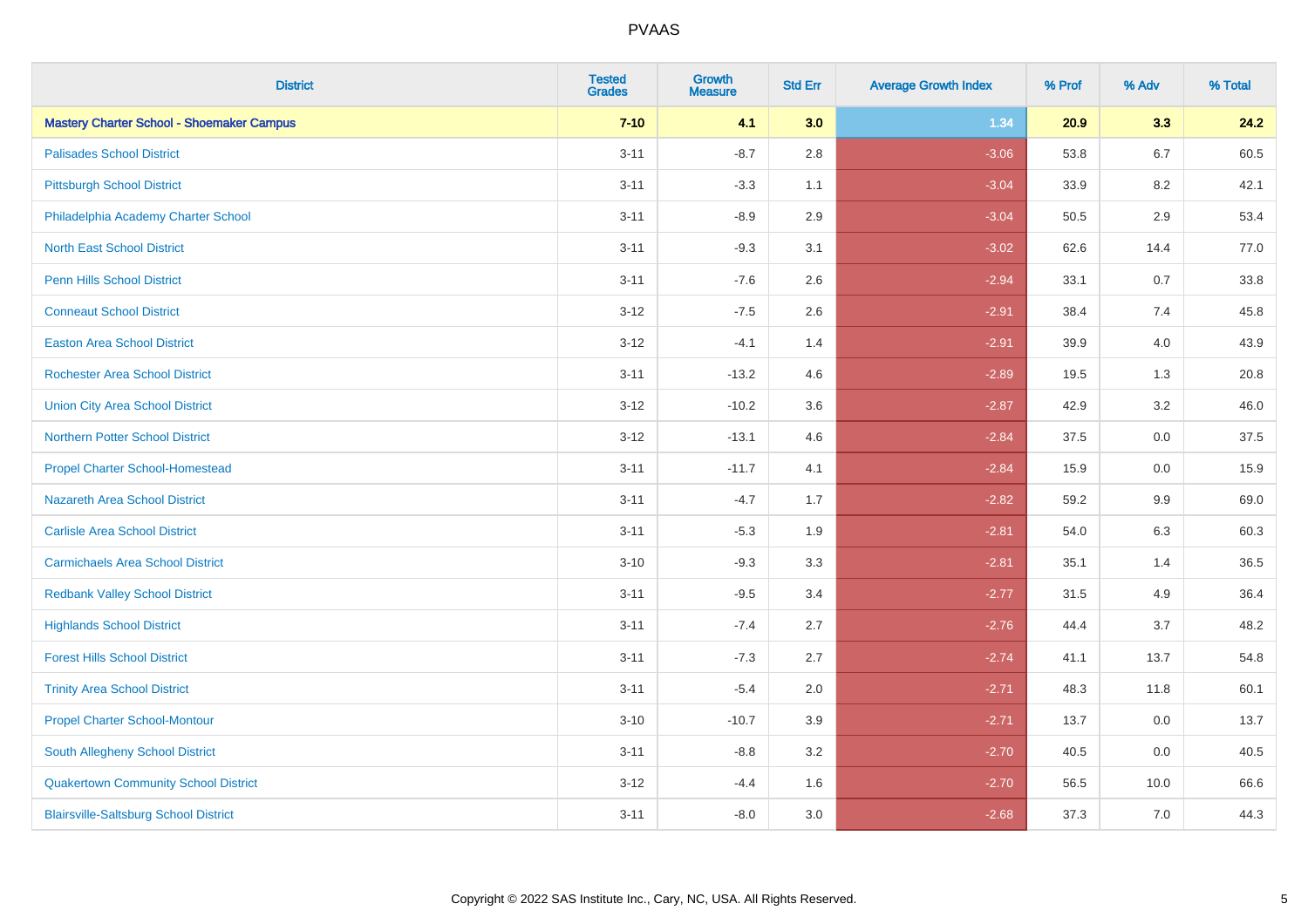| <b>District</b>                                  | <b>Tested</b><br><b>Grades</b> | <b>Growth</b><br><b>Measure</b> | <b>Std Err</b> | <b>Average Growth Index</b> | % Prof | % Adv   | % Total |
|--------------------------------------------------|--------------------------------|---------------------------------|----------------|-----------------------------|--------|---------|---------|
| <b>Mastery Charter School - Shoemaker Campus</b> | $7 - 10$                       | 4.1                             | 3.0            | 1.34                        | 20.9   | 3.3     | 24.2    |
| <b>Harbor Creek School District</b>              | $3 - 11$                       | $-7.1$                          | 2.7            | $-2.67$                     | 48.8   | 15.2    | 64.0    |
| <b>Pine Grove Area School District</b>           | $3 - 11$                       | $-7.7$                          | 2.9            | $-2.66$                     | 42.3   | 7.7     | 50.0    |
| <b>New Castle Area School District</b>           | $3 - 12$                       | $-6.4$                          | 2.4            | $-2.66$                     | 32.5   | 4.3     | 36.8    |
| Northern Tioga School District                   | $3 - 12$                       | $-7.5$                          | 2.8            | $-2.64$                     | 54.0   | 1.2     | 55.2    |
| <b>Dunmore School District</b>                   | $3 - 11$                       | $-7.7$                          | 2.9            | $-2.62$                     | 34.0   | 7.2     | 41.2    |
| <b>Coatesville Area School District</b>          | $3 - 11$                       | $-4.4$                          | 1.7            | $-2.62$                     | 36.3   | 4.2     | 40.5    |
| <b>Northwest Area School District</b>            | $3 - 10$                       | $-10.0$                         | 3.8            | $-2.59$                     | 34.6   | 7.3     | 41.8    |
| <b>Blue Mountain School District</b>             | $3 - 10$                       | $-5.8$                          | 2.3            | $-2.56$                     | 46.6   | 8.5     | 55.1    |
| <b>Slippery Rock Area School District</b>        | $3 - 11$                       | $-6.3$                          | 2.5            | $-2.51$                     | 56.2   | 9.5     | 65.7    |
| <b>North Star School District</b>                | $3 - 11$                       | $-8.7$                          | 3.5            | $-2.51$                     | 47.8   | 6.0     | 53.7    |
| <b>Mahanoy Area School District</b>              | $3 - 10$                       | $-9.0$                          | 3.6            | $-2.49$                     | 26.2   | 1.6     | 27.9    |
| <b>Keystone Central School District</b>          | $3 - 11$                       | $-5.1$                          | 2.0            | $-2.46$                     | 44.7   | 4.6     | 49.4    |
| <b>Sugar Valley Rural Charter School</b>         | $3 - 11$                       | $-11.0$                         | 4.5            | $-2.46$                     | 14.9   | 0.0     | 14.9    |
| <b>Mohawk Area School District</b>               | $3 - 11$                       | $-7.5$                          | 3.1            | $-2.45$                     | 49.4   | 11.0    | 60.4    |
| <b>Innovative Arts Academy Charter School</b>    | $6 - 11$                       | $-9.1$                          | 3.7            | $-2.44$                     | 9.5    | $0.0\,$ | 9.5     |
| <b>Yough School District</b>                     | $3 - 10$                       | $-6.6$                          | 2.7            | $-2.43$                     | 50.8   | 4.0     | 54.8    |
| <b>Chartiers-Houston School District</b>         | $3 - 10$                       | $-8.6$                          | 3.5            | $-2.41$                     | 59.7   | 4.5     | 64.2    |
| <b>Farrell Area School District</b>              | $3 - 11$                       | $-10.4$                         | 4.3            | $-2.41$                     | 19.0   | 0.0     | 19.0    |
| <b>Universal Audenried Charter School</b>        | $9 - 11$                       | $-5.8$                          | 2.4            | $-2.40$                     | 14.6   | 0.0     | 14.6    |
| <b>Freedom Area School District</b>              | $3 - 11$                       | $-7.1$                          | 3.0            | $-2.37$                     | 43.8   | 4.2     | 47.9    |
| Jefferson-Morgan School District                 | $3 - 10$                       | $-9.9$                          | 4.2            | $-2.35$                     | 43.8   | 4.2     | 47.9    |
| La Academia Partnership Charter School           | $6 - 11$                       | $-11.0$                         | 4.7            | $-2.34$                     | 6.8    | 0.0     | 6.8     |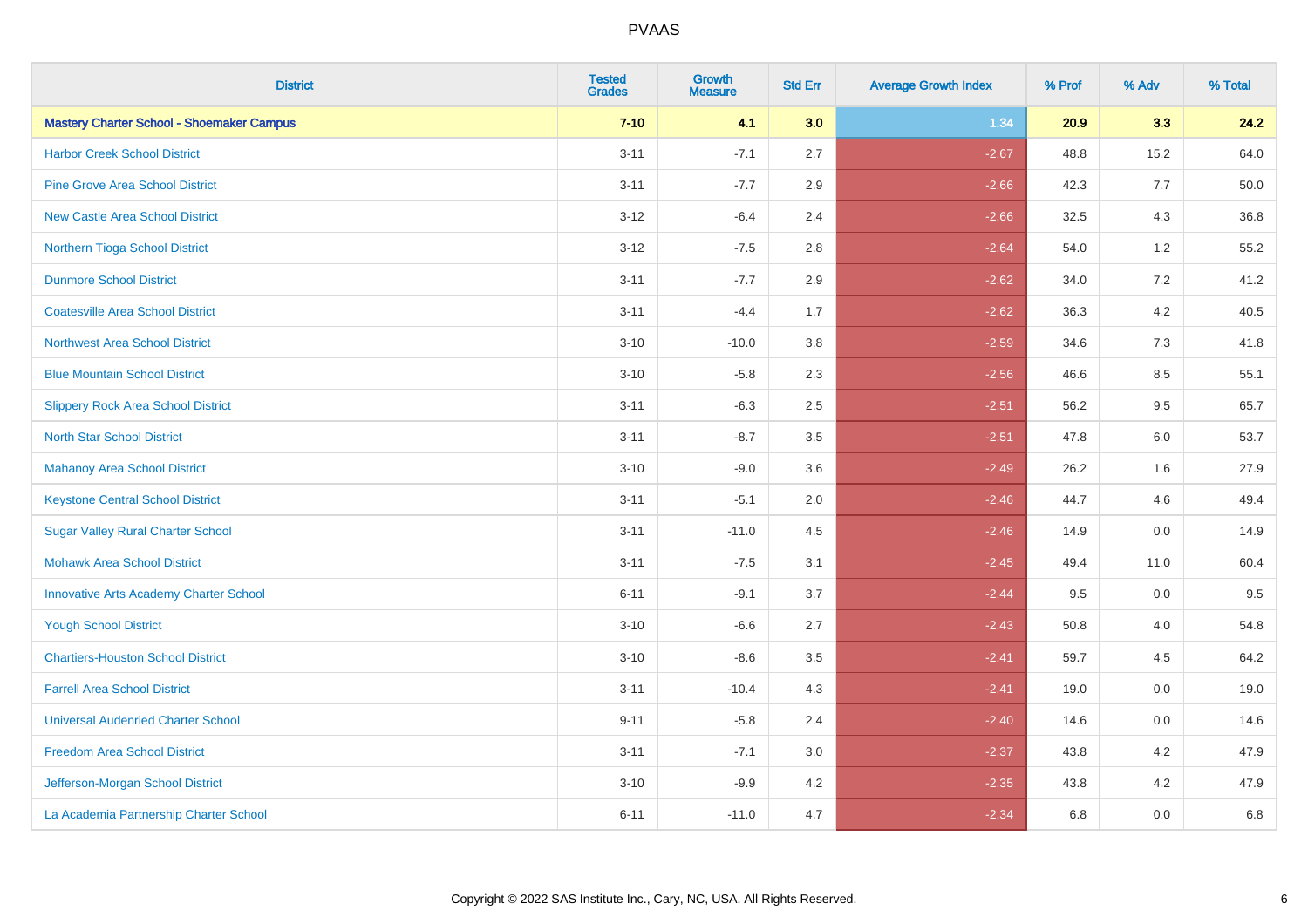| <b>District</b>                                   | <b>Tested</b><br><b>Grades</b> | <b>Growth</b><br><b>Measure</b> | <b>Std Err</b> | <b>Average Growth Index</b> | % Prof | % Adv   | % Total |
|---------------------------------------------------|--------------------------------|---------------------------------|----------------|-----------------------------|--------|---------|---------|
| <b>Mastery Charter School - Shoemaker Campus</b>  | $7 - 10$                       | 4.1                             | 3.0            | 1.34                        | 20.9   | 3.3     | 24.2    |
| <b>Southmoreland School District</b>              | $3 - 11$                       | $-8.3$                          | 3.6            | $-2.32$                     | 56.8   | $7.2\,$ | 64.0    |
| <b>Upper Moreland Township School District</b>    | $3 - 11$                       | $-5.0$                          | 2.2            | $-2.31$                     | 57.9   | 4.0     | 61.9    |
| South Williamsport Area School District           | $3 - 10$                       | $-5.7$                          | 2.5            | $-2.30$                     | 45.5   | 4.5     | 50.0    |
| Salisbury-Elk Lick School District                | $3 - 11$                       | $-13.5$                         | 5.9            | $-2.30$                     | 27.8   | 0.0     | 27.8    |
| Indiana Area School District                      | $3 - 11$                       | $-5.3$                          | 2.3            | $-2.28$                     | 47.6   | 18.4    | 66.1    |
| <b>Oxford Area School District</b>                | $3 - 11$                       | $-4.3$                          | 1.9            | $-2.26$                     | 41.3   | 8.0     | 49.3    |
| <b>Juniata County School District</b>             | $3 - 12$                       | $-4.9$                          | 2.1            | $-2.26$                     | 38.5   | 2.9     | 41.4    |
| <b>Portage Area School District</b>               | $3 - 10$                       | $-8.1$                          | 3.6            | $-2.26$                     | 40.6   | 9.4     | 50.0    |
| <b>Windber Area School District</b>               | $3 - 11$                       | $-7.2$                          | 3.2            | $-2.24$                     | 55.4   | 7.2     | 62.6    |
| <b>East Lycoming School District</b>              | $3 - 11$                       | $-6.0$                          | 2.7            | $-2.24$                     | 48.3   | 4.2     | 52.5    |
| <b>York Co School Of Technology</b>               | $9 - 12$                       | $-3.8$                          | 1.7            | $-2.22$                     | 39.1   | 5.6     | 44.7    |
| <b>Muncy School District</b>                      | $3 - 11$                       | $-8.1$                          | 3.7            | $-2.21$                     | 42.0   | $3.8\,$ | 45.8    |
| <b>West Middlesex Area School District</b>        | $3 - 10$                       | $-8.4$                          | $3.8\,$        | $-2.21$                     | 34.9   | 2.8     | 37.6    |
| Jim Thorpe Area School District                   | $3 - 11$                       | $-5.8$                          | 2.7            | $-2.19$                     | 33.3   | 7.4     | 40.7    |
| <b>Keystone Education Center Charter School</b>   | $3 - 12$                       | $-12.9$                         | 5.9            | $-2.19$                     | 28.0   | $0.0\,$ | 28.0    |
| <b>Perkiomen Valley School District</b>           | $3 - 11$                       | $-3.5$                          | 1.6            | $-2.18$                     | 53.8   | 13.4    | 67.2    |
| <b>Benton Area School District</b>                | $3 - 10$                       | $-9.7$                          | 4.5            | $-2.18$                     | 43.2   | 5.4     | 48.6    |
| Susquehanna Township School District              | $3 - 12$                       | $-5.8$                          | 2.7            | $-2.17$                     | 36.0   | 5.6     | 41.6    |
| <b>Crawford Central School District</b>           | $3 - 11$                       | $-4.7$                          | 2.2            | $-2.15$                     | 40.6   | 10.5    | 51.1    |
| <b>Aliquippa School District</b>                  | $3 - 11$                       | $-9.0$                          | 4.2            | $-2.14$                     | 11.0   | 0.0     | 11.0    |
| <b>Williams Valley School District</b>            | $3 - 11$                       | $-7.3$                          | 3.4            | $-2.13$                     | 23.2   | 0.0     | 23.2    |
| <b>Executive Education Academy Charter School</b> | $3 - 10$                       | $-6.5$                          | 3.1            | $-2.08$                     | 23.7   | 2.2     | 25.8    |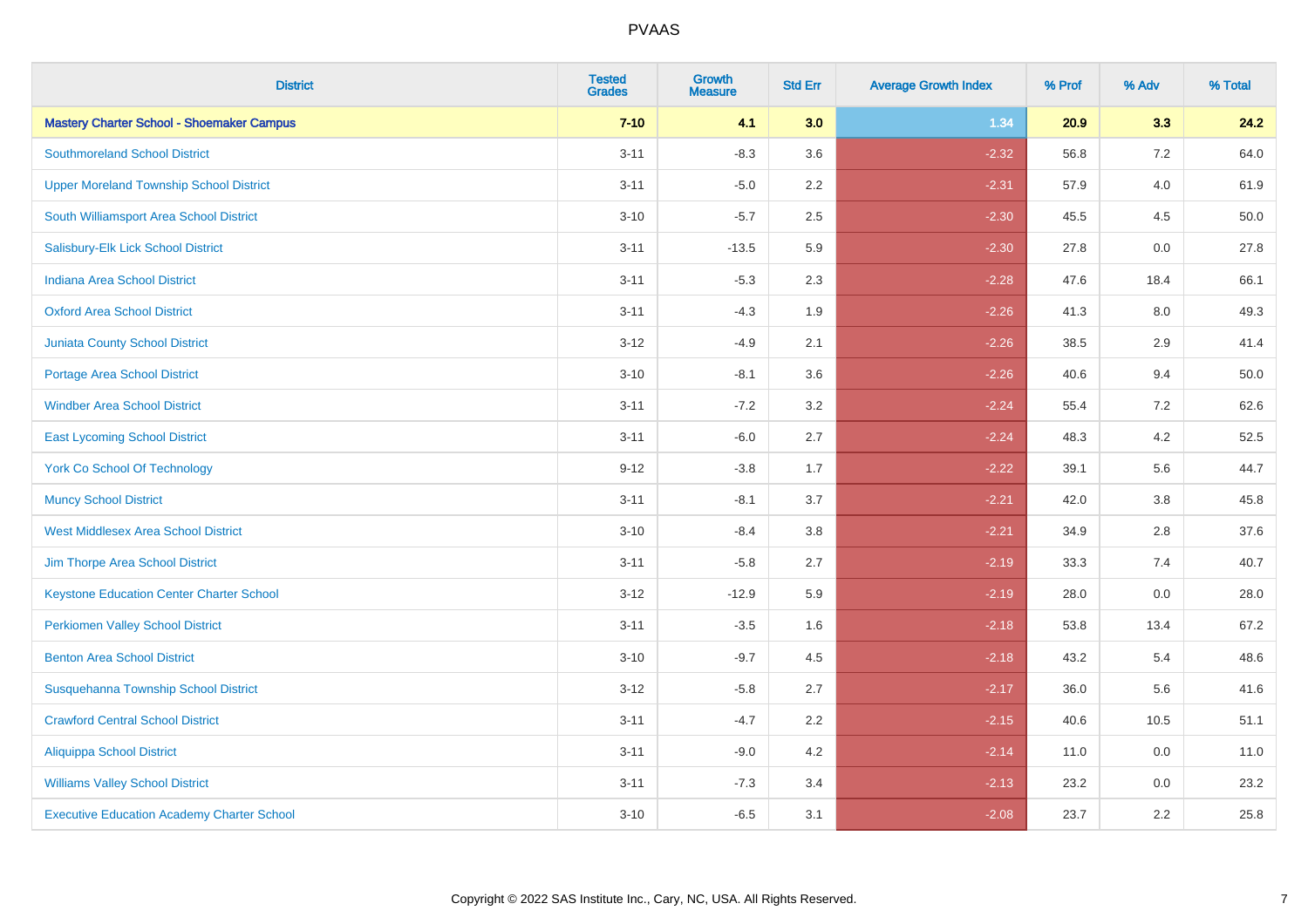| <b>District</b>                                  | <b>Tested</b><br><b>Grades</b> | Growth<br><b>Measure</b> | <b>Std Err</b> | <b>Average Growth Index</b> | % Prof | % Adv | % Total |
|--------------------------------------------------|--------------------------------|--------------------------|----------------|-----------------------------|--------|-------|---------|
| <b>Mastery Charter School - Shoemaker Campus</b> | $7 - 10$                       | 4.1                      | 3.0            | 1.34                        | 20.9   | 3.3   | 24.2    |
| <b>Middletown Area School District</b>           | $3 - 11$                       | $-5.3$                   | 2.6            | $-2.05$                     | 46.4   | 5.3   | 51.7    |
| Karns City Area School District                  | $3 - 11$                       | $-6.0$                   | 2.9            | $-2.03$                     | 53.1   | 8.3   | 61.5    |
| <b>Corry Area School District</b>                | $3 - 11$                       | $-5.3$                   | 2.6            | $-2.03$                     | 38.5   | 6.0   | 44.5    |
| <b>California Area School District</b>           | $3 - 10$                       | $-7.3$                   | 3.6            | $-2.02$                     | 42.6   | 9.8   | 52.5    |
| <b>Moshannon Valley School District</b>          | $3 - 10$                       | $-7.0$                   | 3.4            | $-2.01$                     | 48.5   | 0.0   | 48.5    |
| The New Academy Charter School                   | $8 - 11$                       | $-10.4$                  | 5.2            | $-2.00$                     | 0.0    | 0.0   | $0.0\,$ |
| <b>Upper Dauphin Area School District</b>        | $3 - 11$                       | $-6.3$                   | 3.2            | $-1.98$                     | 37.4   | 4.8   | 42.2    |
| <b>Mount Union Area School District</b>          | $3 - 10$                       | $-6.1$                   | 3.1            | $-1.97$                     | 32.2   | 3.4   | 35.6    |
| <b>Forest City Regional School District</b>      | $3 - 12$                       | $-6.0$                   | 3.0            | $-1.96$                     | 44.1   | 0.0   | 44.1    |
| <b>Bermudian Springs School District</b>         | $3 - 11$                       | $-5.5$                   | 2.9            | $-1.94$                     | 56.4   | 6.8   | 63.2    |
| <b>Somerset Area School District</b>             | $3 - 11$                       | $-4.4$                   | 2.3            | $-1.93$                     | 44.4   | 14.9  | 59.3    |
| <b>Mount Pleasant Area School District</b>       | $3 - 11$                       | $-5.0$                   | 2.6            | $-1.93$                     | 52.6   | 0.0   | 52.6    |
| <b>Gettysburg Area School District</b>           | $3 - 11$                       | $-4.0$                   | 2.1            | $-1.89$                     | 45.3   | 14.0  | 59.3    |
| <b>Greensburg Salem School District</b>          | $3 - 11$                       | $-4.4$                   | 2.4            | $-1.88$                     | 47.6   | 4.9   | 52.4    |
| <b>East Allegheny School District</b>            | $3 - 11$                       | $-6.3$                   | 3.3            | $-1.87$                     | 31.9   | 9.7   | 41.7    |
| <b>Western Beaver County School District</b>     | $3 - 11$                       | $-7.8$                   | 4.2            | $-1.87$                     | 56.5   | 6.5   | 63.0    |
| <b>Central Columbia School District</b>          | $3 - 12$                       | $-4.8$                   | 2.6            | $-1.86$                     | 53.7   | 14.8  | 68.5    |
| <b>Kiski Area School District</b>                | $3 - 11$                       | $-3.7$                   | 2.0            | $-1.86$                     | 57.4   | 10.4  | 67.8    |
| <b>Brownsville Area School District</b>          | $3 - 12$                       | $-7.2$                   | 3.9            | $-1.83$                     | 34.4   | 6.1   | 40.5    |
| <b>Montrose Area School District</b>             | $3 - 10$                       | $-5.5$                   | 3.0            | $-1.82$                     | 46.7   | 5.4   | 52.2    |
| <b>Brandywine Heights Area School District</b>   | $3 - 11$                       | $-4.9$                   | 2.7            | $-1.81$                     | 49.2   | 8.2   | 57.4    |
| <b>Pequea Valley School District</b>             | $3 - 11$                       | $-5.8$                   | 3.2            | $-1.80$                     | 39.8   | 9.1   | 48.9    |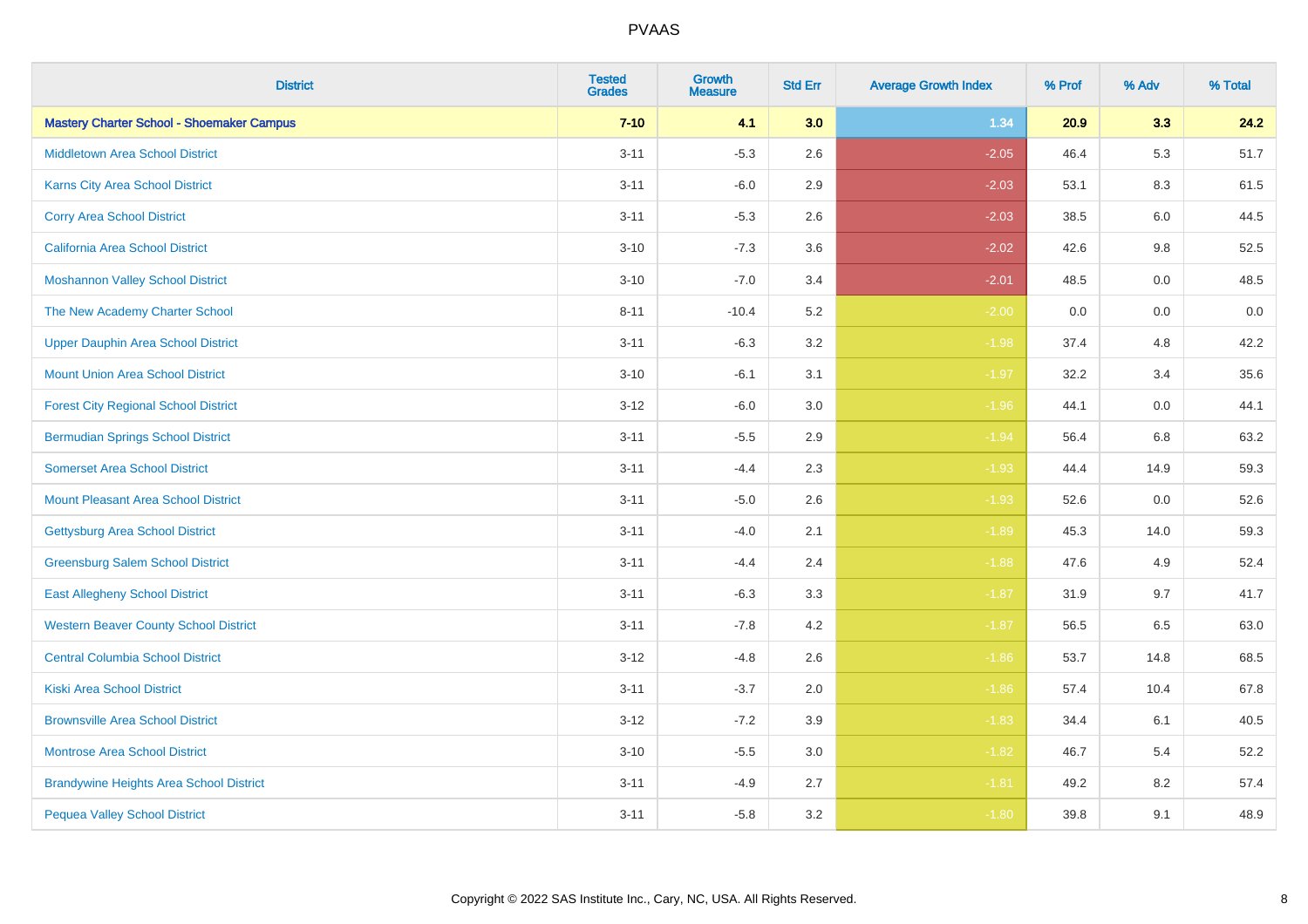| <b>District</b>                                                       | <b>Tested</b><br><b>Grades</b> | <b>Growth</b><br><b>Measure</b> | <b>Std Err</b> | <b>Average Growth Index</b> | % Prof | % Adv   | % Total |
|-----------------------------------------------------------------------|--------------------------------|---------------------------------|----------------|-----------------------------|--------|---------|---------|
| <b>Mastery Charter School - Shoemaker Campus</b>                      | $7 - 10$                       | 4.1                             | 3.0            | 1.34                        | 20.9   | 3.3     | 24.2    |
| <b>Pittston Area School District</b>                                  | $3 - 11$                       | $-10.1$                         | 5.6            | $-1.80$                     | 38.1   | 9.5     | 47.6    |
| <b>Washington School District</b>                                     | $3 - 11$                       | $-4.9$                          | 2.8            | $-1.76$                     | 30.1   | 2.4     | 32.5    |
| <b>Canton Area School District</b>                                    | $3 - 11$                       | $-5.5$                          | 3.2            | $-1.75$                     | 40.7   | 2.3     | 43.0    |
| <b>Old Forge School District</b>                                      | $3 - 12$                       | $-5.9$                          | 3.4            | $-1.73$                     | 52.9   | 7.1     | 60.0    |
| Perseus House Charter School Of Excellence                            | $6 - 11$                       | $-5.2$                          | 3.0            | $-1.72$                     | 16.5   | 0.0     | 16.5    |
| <b>Brentwood Borough School District</b>                              | $3 - 11$                       | $-5.3$                          | 3.0            | $-1.72$                     | 52.0   | 6.1     | 58.2    |
| East Pennsboro Area School District                                   | $3 - 11$                       | $-4.2$                          | 2.5            | $-1.71$                     | 60.8   | 8.5     | 69.3    |
| <b>Twin Valley School District</b>                                    | $3 - 12$                       | $-3.6$                          | 2.1            | $-1.69$                     | 49.6   | 7.1     | 56.8    |
| <b>Pottstown School District</b>                                      | $3 - 12$                       | $-4.0$                          | 2.4            | $-1.68$                     | 29.8   | 1.2     | 31.0    |
| <b>Fairfield Area School District</b>                                 | $3 - 11$                       | $-5.6$                          | 3.4            | $-1.66$                     | 57.9   | 4.0     | 61.8    |
| <b>Shamokin Area School District</b>                                  | $3 - 11$                       | $-7.7$                          | 4.8            | $-1.60$                     | 38.1   | 3.2     | 41.3    |
| Preparatory Charter School Of Mathematics, Science, Tech, And Careers | $9 - 10$                       | $-4.0$                          | 2.5            | $-1.59$                     | 15.0   | $0.0\,$ | 15.0    |
| <b>Carbon Career &amp; Technical Institute</b>                        | $9 - 11$                       | $-5.7$                          | 3.6            | $-1.59$                     | 34.5   | 1.2     | 35.7    |
| <b>Tri-Valley School District</b>                                     | $3 - 10$                       | $-6.4$                          | 4.1            | $-1.57$                     | 37.0   | 4.4     | 41.3    |
| <b>Fort Cherry School District</b>                                    | $3 - 10$                       | $-5.9$                          | 3.8            | $-1.56$                     | 55.2   | 5.2     | 60.3    |
| <b>MaST Community Charter School</b>                                  | $3 - 10$                       | $-4.1$                          | 2.7            | $-1.52$                     | 44.0   | 9.5     | 53.4    |
| <b>Claysburg-Kimmel School District</b>                               | $3 - 11$                       | $-5.7$                          | 4.0            | $-1.42$                     | 42.9   | 8.2     | 51.0    |
| <b>Westmont Hilltop School District</b>                               | $3 - 11$                       | $-4.0$                          | 2.8            | $-1.40$                     | 36.3   | 13.3    | 49.6    |
| <b>Greencastle-Antrim School District</b>                             | $3 - 11$                       | $-3.0$                          | 2.2            | $-1.36$                     | 62.4   | 9.9     | 72.3    |
| <b>Ferndale Area School District</b>                                  | $3 - 10$                       | $-5.8$                          | 4.3            | $-1.33$                     | 40.0   | 0.0     | 40.0    |
| Cambria Heights School District                                       | $3 - 10$                       | $-4.1$                          | 3.1            | $-1.32$                     | 51.0   | 6.0     | 57.0    |
| <b>Ellwood City Area School District</b>                              | $3 - 11$                       | $-4.2$                          | 3.2            | $-1.29$                     | 54.1   | 14.1    | 68.2    |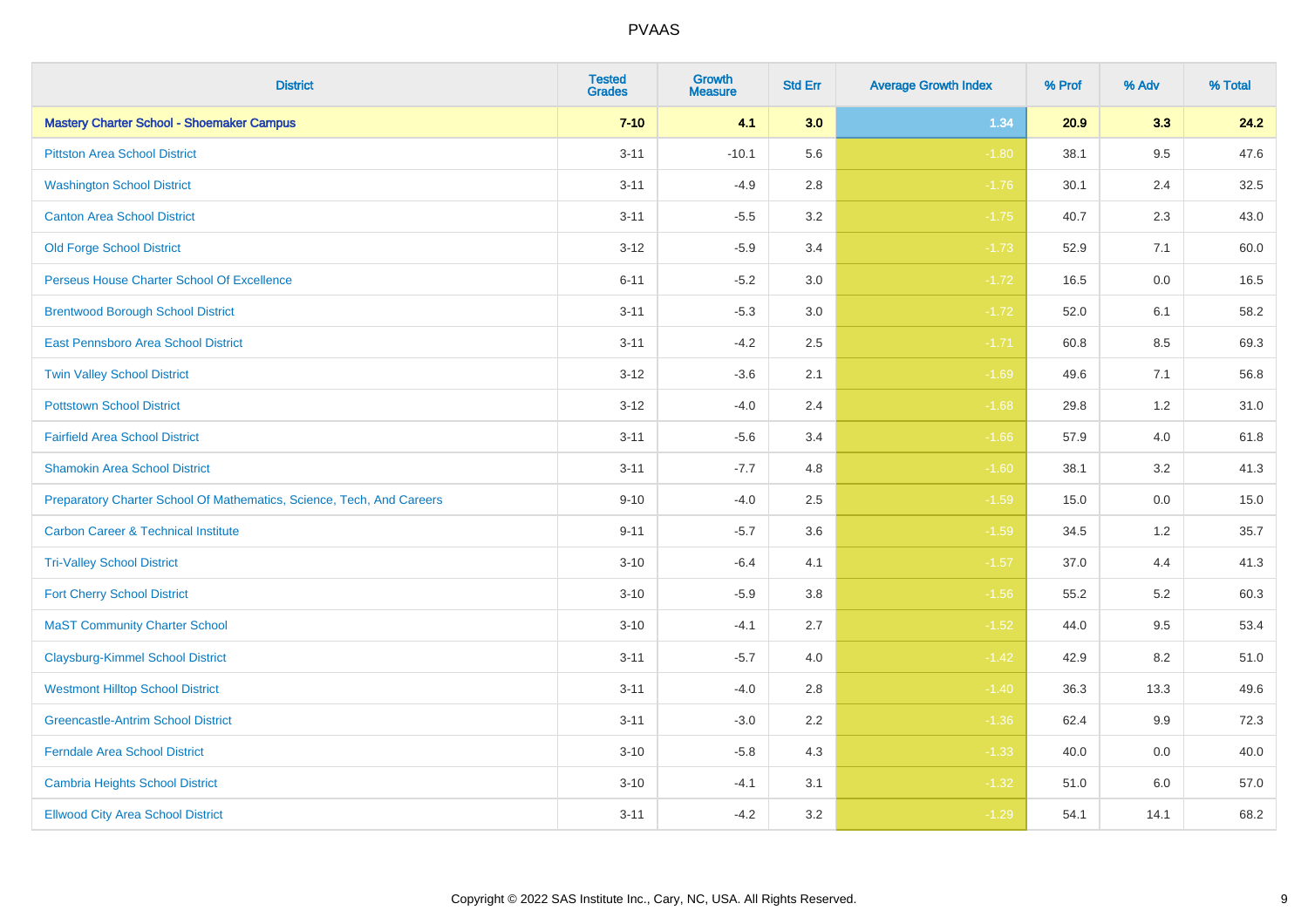| <b>District</b>                                  | <b>Tested</b><br><b>Grades</b> | <b>Growth</b><br><b>Measure</b> | <b>Std Err</b> | <b>Average Growth Index</b> | % Prof | % Adv   | % Total |
|--------------------------------------------------|--------------------------------|---------------------------------|----------------|-----------------------------|--------|---------|---------|
| <b>Mastery Charter School - Shoemaker Campus</b> | $7 - 10$                       | 4.1                             | 3.0            | 1.34                        | 20.9   | 3.3     | 24.2    |
| <b>Shade-Central City School District</b>        | $3 - 11$                       | $-5.9$                          | 4.6            | $-1.28$                     | 27.8   | $0.0\,$ | 27.8    |
| <b>Bristol Borough School District</b>           | $3 - 12$                       | $-4.3$                          | 3.4            | $-1.27$                     | 39.7   | 1.3     | 41.0    |
| <b>Troy Area School District</b>                 | $3 - 10$                       | $-4.3$                          | 3.4            | $-1.26$                     | 43.2   | 5.7     | 48.9    |
| <b>Apollo-Ridge School District</b>              | $3 - 12$                       | $-4.7$                          | 3.7            | $-1.24$                     | 50.0   | 10.0    | 60.0    |
| <b>Elk Lake School District</b>                  | $3 - 11$                       | $-4.0$                          | 3.3            | $-1.23$                     | 46.2   | 3.3     | 49.4    |
| <b>Scranton School District</b>                  | $3 - 12$                       | $-2.9$                          | 2.4            | $-1.22$                     | 45.6   | 3.6     | 49.1    |
| <b>Riverview School District</b>                 | $3 - 11$                       | $-4.6$                          | 3.8            | $-1.20$                     | 57.9   | 15.8    | 73.7    |
| <b>Greater Johnstown School District</b>         | $3 - 11$                       | $-3.1$                          | 2.6            | $-1.19$                     | 26.1   | 0.0     | 26.1    |
| <b>Big Beaver Falls Area School District</b>     | $3 - 11$                       | $-3.9$                          | 3.3            | $-1.18$                     | 34.1   | $3.5\,$ | 37.6    |
| <b>Chichester School District</b>                | $3 - 11$                       | $-2.7$                          | 2.3            | $-1.17$                     | 44.6   | 6.6     | 51.2    |
| <b>Chestnut Ridge School District</b>            | $3 - 12$                       | $-3.4$                          | 2.9            | $-1.17$                     | 46.6   | 5.8     | 52.4    |
| <b>Kane Area School District</b>                 | $3 - 10$                       | $-3.7$                          | 3.2            | $-1.17$                     | 39.5   | $9.9\,$ | 49.4    |
| <b>Antietam School District</b>                  | $3 - 10$                       | $-4.3$                          | 3.8            | $-1.13$                     | 36.4   | 5.4     | 41.8    |
| Jeannette City School District                   | $3 - 11$                       | $-4.3$                          | 3.8            | $-1.13$                     | 46.7   | 7.5     | 54.2    |
| <b>Dallas School District</b>                    | $3 - 11$                       | $-2.5$                          | 2.2            | $-1.12$                     | 54.9   | 7.6     | 62.4    |
| Juniata Valley School District                   | $3 - 11$                       | $-3.9$                          | 3.5            | $-1.10$                     | 44.4   | 3.5     | 47.8    |
| <b>Riverside School District</b>                 | $3 - 11$                       | $-3.2$                          | 3.0            | $-1.09$                     | 43.0   | 9.0     | 52.0    |
| <b>Conemaugh Township Area School District</b>   | $3 - 12$                       | $-3.7$                          | 3.4            | $-1.09$                     | 53.8   | 17.6    | 71.4    |
| Oil City Area School District                    | $3 - 11$                       | $-2.9$                          | 2.6            | $-1.08$                     | 44.4   | 5.8     | 50.2    |
| <b>Quaker Valley School District</b>             | $3 - 11$                       | $-2.8$                          | 2.6            | $-1.08$                     | 55.2   | 13.2    | 68.4    |
| <b>West Greene School District</b>               | $3 - 11$                       | $-4.5$                          | 4.3            | $-1.04$                     | 36.6   | 7.3     | 43.9    |
| <b>Lewisburg Area School District</b>            | $3 - 11$                       | $-2.7$                          | 2.6            | $-1.03$                     | 57.0   | 18.5    | 75.6    |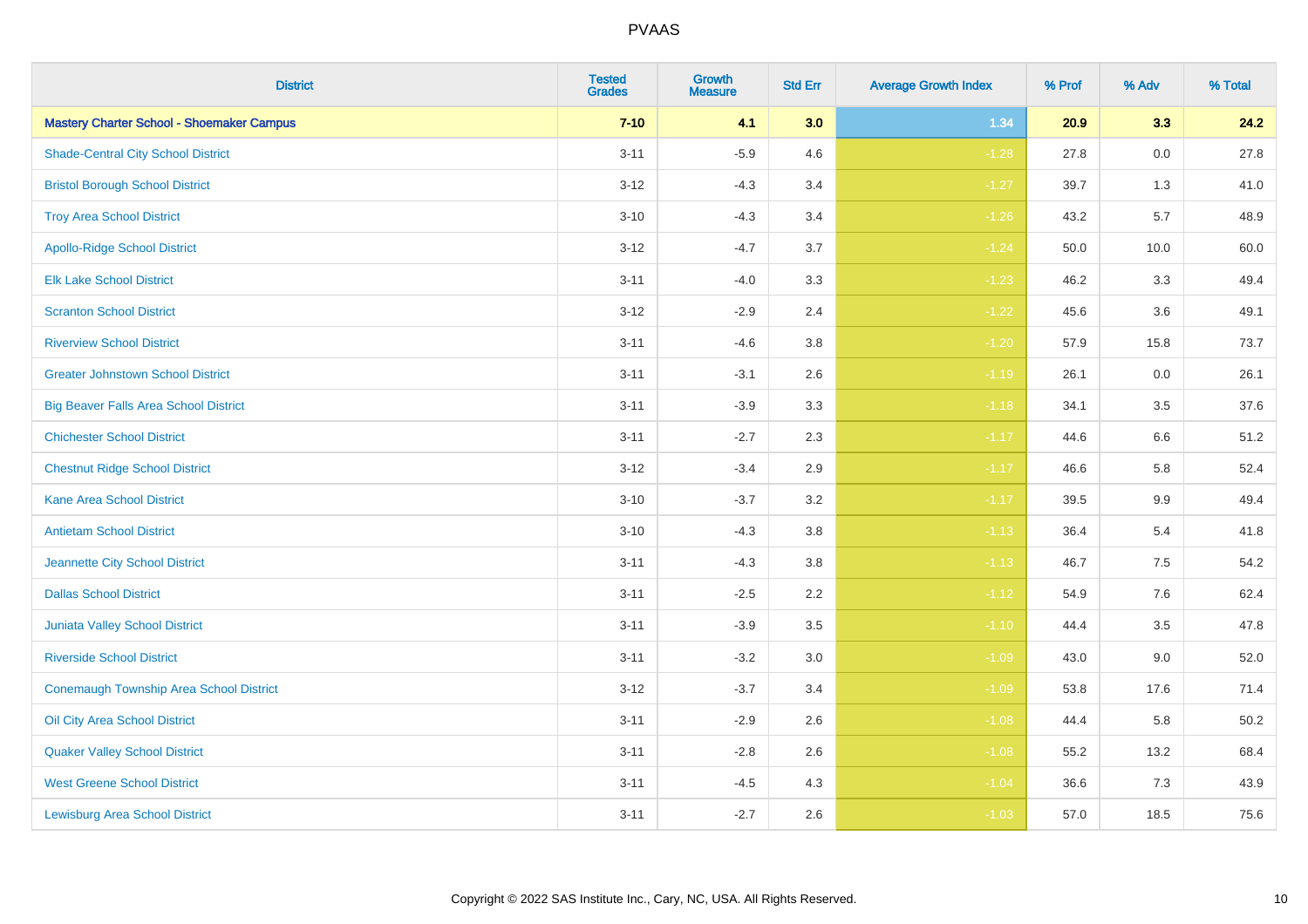| <b>District</b>                                  | <b>Tested</b><br><b>Grades</b> | <b>Growth</b><br><b>Measure</b> | <b>Std Err</b> | <b>Average Growth Index</b> | % Prof | % Adv | % Total |
|--------------------------------------------------|--------------------------------|---------------------------------|----------------|-----------------------------|--------|-------|---------|
| <b>Mastery Charter School - Shoemaker Campus</b> | $7 - 10$                       | 4.1                             | 3.0            | 1.34                        | 20.9   | 3.3   | 24.2    |
| <b>Valley Grove School District</b>              | $3 - 10$                       | $-3.7$                          | 3.7            | $-1.01$                     | 51.2   | 6.1   | 57.3    |
| <b>Seneca Valley School District</b>             | $3 - 11$                       | $-1.4$                          | 1.4            | $-0.99$                     | 57.2   | 11.4  | 68.6    |
| <b>North Hills School District</b>               | $3 - 11$                       | $-1.8$                          | 1.8            | $-0.96$                     | 59.1   | 14.1  | 73.2    |
| Imhotep Institute Charter High School            | $9 - 11$                       | $-5.3$                          | 5.8            | $-0.92$                     | 25.0   | 0.0   | 25.0    |
| <b>Wyoming Valley West School District</b>       | $3 - 11$                       | $-2.2$                          | 2.4            | $-0.91$                     | 49.4   | 3.0   | 52.4    |
| <b>Sullivan County School District</b>           | $3 - 10$                       | $-4.0$                          | 4.4            | $-0.90$                     | 66.7   | 2.6   | 69.2    |
| <b>Austin Area School District</b>               | $3 - 11$                       | $-5.7$                          | 6.4            | $-0.90$                     | 33.3   | 5.6   | 38.9    |
| <b>Columbia Borough School District</b>          | $3 - 12$                       | $-3.1$                          | 3.5            | $-0.89$                     | 29.5   | 1.9   | 31.4    |
| <b>Montour School District</b>                   | $3 - 11$                       | $-1.8$                          | 2.1            | $-0.88$                     | 61.4   | 15.1  | 76.5    |
| <b>Charleroi School District</b>                 | $3 - 11$                       | $-2.6$                          | 3.0            | $-0.86$                     | 55.7   | 7.4   | 63.1    |
| <b>Phoenixville Area School District</b>         | $3 - 11$                       | $-1.7$                          | 2.1            | $-0.83$                     | 59.9   | 10.6  | 70.5    |
| <b>Chartiers Valley School District</b>          | $3 - 11$                       | $-1.7$                          | 2.0            | $-0.81$                     | 54.7   | 8.4   | 63.1    |
| <b>Forest Area School District</b>               | $3 - 11$                       | $-4.4$                          | 5.4            | $-0.81$                     | 36.2   | 2.1   | 38.3    |
| <b>Lebanon School District</b>                   | $3 - 11$                       | $-1.6$                          | 1.9            | $-0.80$                     | 24.4   | 2.6   | 27.0    |
| Shenango Area School District                    | $3 - 11$                       | $-2.6$                          | 3.3            | $-0.79$                     | 50.6   | 13.9  | 64.6    |
| <b>Northeast Bradford School District</b>        | $3 - 10$                       | $-3.1$                          | 4.0            | $-0.78$                     | 33.9   | 3.4   | 37.3    |
| <b>Conemaugh Valley School District</b>          | $3 - 12$                       | $-3.2$                          | 4.1            | $-0.78$                     | 48.2   | 5.6   | 53.7    |
| <b>Gillingham Charter School</b>                 | $3 - 11$                       | $-4.4$                          | 5.6            | $-0.77$                     | 20.8   | 8.3   | 29.2    |
| <b>Turkeyfoot Valley Area School District</b>    | $3 - 12$                       | $-4.3$                          | 5.6            | $-0.76$                     | 22.0   | 5.1   | 27.1    |
| <b>Bald Eagle Area School District</b>           | $3 - 11$                       | $-2.1$                          | 2.7            | $-0.75$                     | 48.4   | 9.4   | 57.7    |
| Huntingdon Area School District                  | $3 - 11$                       | $-2.0$                          | 2.7            | $-0.72$                     | 36.8   | 10.3  | 47.0    |
| Mt Lebanon School District                       | $3 - 11$                       | $-1.0$                          | 1.5            | $-0.70$                     | 61.9   | 24.0  | 85.9    |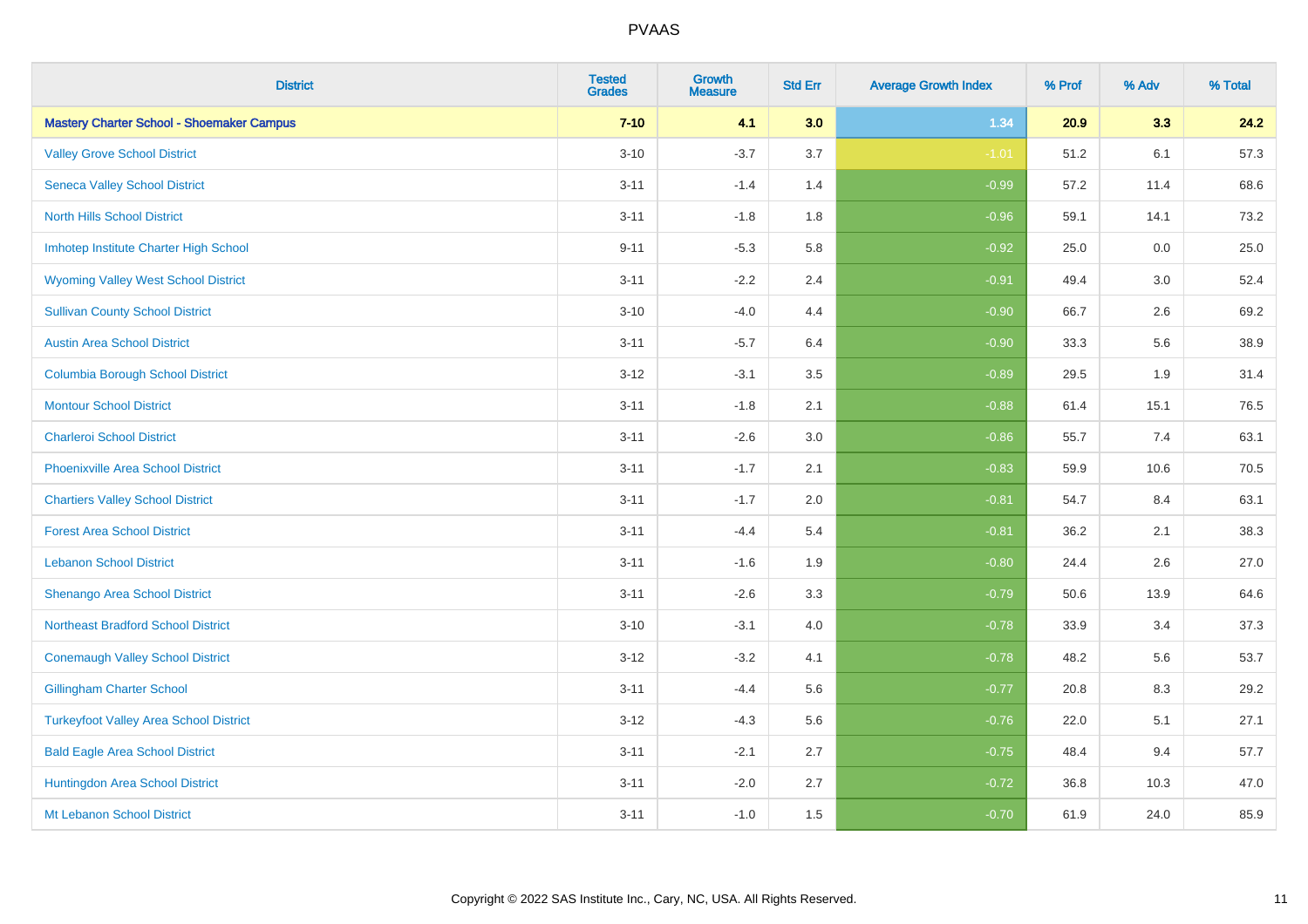| <b>District</b>                                         | <b>Tested</b><br><b>Grades</b> | <b>Growth</b><br><b>Measure</b> | <b>Std Err</b> | <b>Average Growth Index</b> | % Prof | % Adv   | % Total |
|---------------------------------------------------------|--------------------------------|---------------------------------|----------------|-----------------------------|--------|---------|---------|
| <b>Mastery Charter School - Shoemaker Campus</b>        | $7 - 10$                       | 4.1                             | 3.0            | 1.34                        | 20.9   | 3.3     | 24.2    |
| <b>Lehighton Area School District</b>                   | $3 - 11$                       | $-1.6$                          | 2.3            | $-0.70$                     | 51.1   | 5.6     | 56.7    |
| <b>North Pocono School District</b>                     | $3 - 11$                       | $-2.3$                          | 3.4            | $-0.68$                     | 52.0   | 16.4    | 68.5    |
| <b>Cheltenham School District</b>                       | $3 - 11$                       | $-1.4$                          | 2.1            | $-0.67$                     | 46.1   | 10.0    | 56.1    |
| <b>Fannett-Metal School District</b>                    | $3 - 11$                       | $-3.4$                          | 5.1            | $-0.67$                     | 38.7   | 8.1     | 46.8    |
| <b>Susquehanna Community School District</b>            | $3 - 11$                       | $-2.8$                          | 4.2            | $-0.66$                     | 49.4   | 6.9     | 56.3    |
| <b>Burgettstown Area School District</b>                | $3 - 11$                       | $-2.1$                          | 3.4            | $-0.62$                     | 50.0   | 1.4     | 51.4    |
| <b>Clarion-Limestone Area School District</b>           | $3 - 12$                       | $-2.5$                          | 4.1            | $-0.60$                     | 56.8   | 6.8     | 63.6    |
| <b>Manheim Township School District</b>                 | $3 - 12$                       | $-0.9$                          | 1.6            | $-0.58$                     | 53.2   | 15.5    | 68.7    |
| <b>Central Greene School District</b>                   | $3 - 11$                       | $-1.6$                          | 2.8            | $-0.55$                     | 54.2   | $2.8\,$ | 57.0    |
| <b>Mid Valley School District</b>                       | $3 - 10$                       | $-1.7$                          | 3.0            | $-0.55$                     | 45.1   | 7.8     | 52.9    |
| <b>Wyoming Area School District</b>                     | $3 - 10$                       | $-1.3$                          | 2.6            | $-0.50$                     | 53.8   | 10.8    | 64.6    |
| <b>Canon-Mcmillan School District</b>                   | $3 - 11$                       | $-0.8$                          | 1.6            | $-0.50$                     | 58.7   | 15.9    | 74.6    |
| South Side Area School District                         | $3 - 11$                       | $-1.6$                          | 3.3            | $-0.48$                     | 50.0   | 6.8     | 56.8    |
| <b>Elizabethtown Area School District</b>               | $3 - 12$                       | $-0.9$                          | 1.9            | $-0.47$                     | 50.0   | 11.2    | 61.2    |
| Center For Student Learning Charter School At Pennsbury | $6 - 12$                       | $-2.9$                          | 6.1            | $-0.47$                     | 42.9   | 0.0     | 42.9    |
| <b>Conewago Valley School District</b>                  | $3 - 12$                       | $-0.9$                          | 2.0            | $-0.45$                     | 51.7   | 9.6     | 61.3    |
| <b>Bangor Area School District</b>                      | $3 - 12$                       | $-0.9$                          | 2.0            | $-0.43$                     | 44.3   | 4.7     | 49.0    |
| <b>Shaler Area School District</b>                      | $3 - 11$                       | $-0.8$                          | 1.9            | $-0.43$                     | 49.1   | 9.6     | 58.7    |
| North Schuylkill School District                        | $3 - 11$                       | $-1.0$                          | 2.4            | $-0.42$                     | 41.8   | 5.1     | 46.8    |
| <b>Sharpsville Area School District</b>                 | $3 - 11$                       | $-1.4$                          | 3.5            | $-0.40$                     | 55.2   | 13.4    | 68.7    |
| <b>Bellwood-Antis School District</b>                   | $3 - 10$                       | $-1.2$                          | 3.2            | $-0.39$                     | 55.1   | 10.1    | 65.2    |
| <b>Palmerton Area School District</b>                   | $3 - 11$                       | $-1.2$                          | 3.0            | $-0.39$                     | 57.4   | 5.0     | 62.4    |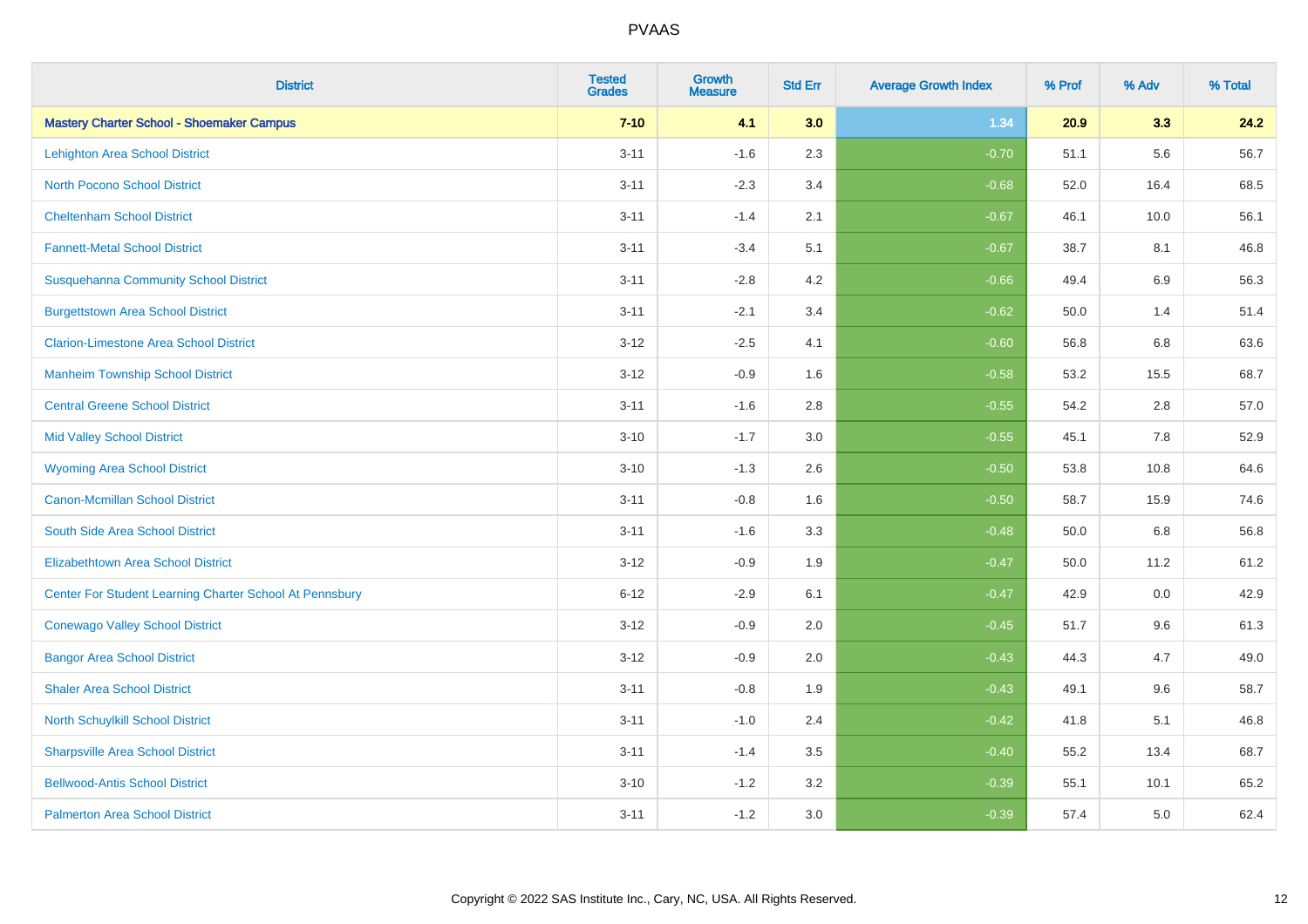| <b>District</b>                                    | <b>Tested</b><br><b>Grades</b> | <b>Growth</b><br><b>Measure</b> | <b>Std Err</b> | <b>Average Growth Index</b> | % Prof | % Adv   | % Total |
|----------------------------------------------------|--------------------------------|---------------------------------|----------------|-----------------------------|--------|---------|---------|
| <b>Mastery Charter School - Shoemaker Campus</b>   | $7 - 10$                       | 4.1                             | 3.0            | 1.34                        | 20.9   | 3.3     | 24.2    |
| Hope For Hyndman Charter School                    | $3 - 11$                       | $-2.0$                          | 6.1            | $-0.32$                     | 33.3   | 0.0     | 33.3    |
| <b>Albert Gallatin Area School District</b>        | $3 - 11$                       | $-0.8$                          | 2.4            | $-0.32$                     | 54.5   | 10.0    | 64.6    |
| <b>Cornell School District</b>                     | $3 - 11$                       | $-1.6$                          | 5.0            | $-0.32$                     | 33.8   | 1.5     | 35.4    |
| <b>Tuscarora School District</b>                   | $3 - 11$                       | $-0.6$                          | 2.3            | $-0.27$                     | 45.1   | 8.1     | 53.2    |
| <b>Penn Manor School District</b>                  | $3 - 11$                       | $-0.4$                          | 1.6            | $-0.25$                     | 51.9   | 12.6    | 64.5    |
| <b>Lakeview School District</b>                    | $3 - 11$                       | $-0.9$                          | 3.7            | $-0.24$                     | 60.3   | 3.2     | 63.5    |
| <b>Glendale School District</b>                    | $3 - 10$                       | $-0.9$                          | 3.7            | $-0.24$                     | 50.0   | 5.4     | 55.4    |
| <b>Girard School District</b>                      | $3 - 11$                       | $-0.6$                          | 2.7            | $-0.22$                     | 53.9   | 15.6    | 69.6    |
| <b>Harrisburg City School District</b>             | $3 - 11$                       | $-0.4$                          | 2.1            | $-0.19$                     | 15.1   | 0.4     | 15.5    |
| <b>Panther Valley School District</b>              | $3 - 12$                       | $-0.6$                          | 3.3            | $-0.19$                     | 47.9   | 4.3     | 52.1    |
| <b>Westinghouse Arts Academy Charter School</b>    | $9 - 10$                       | $-0.7$                          | 3.6            | $-0.19$                     | 59.2   | 8.4     | 67.6    |
| <b>Millville Area School District</b>              | $3 - 12$                       | $-0.9$                          | 4.7            | $-0.18$                     | 51.4   | 5.4     | 56.8    |
| <b>Mount Carmel Area School District</b>           | $3 - 11$                       | $-0.6$                          | 3.1            | $-0.18$                     | 45.3   | 2.1     | 47.4    |
| <b>Crestwood School District</b>                   | $3 - 11$                       | $-0.4$                          | 2.4            | $-0.17$                     | 57.4   | 17.0    | 74.4    |
| Southern Lehigh School District                    | $3 - 11$                       | $-0.4$                          | 2.3            | $-0.17$                     | 66.1   | 11.9    | 78.0    |
| <b>Achievement House Charter School</b>            | $7 - 11$                       | $-0.7$                          | 4.0            | $-0.17$                     | 32.5   | 2.6     | 35.1    |
| <b>Bellefonte Area School District</b>             | $3 - 11$                       | $-0.4$                          | 2.2            | $-0.17$                     | 47.6   | 10.6    | 58.2    |
| <b>Otto-Eldred School District</b>                 | $3 - 11$                       | $-0.7$                          | 4.2            | $-0.15$                     | 56.2   | $6.2\,$ | 62.5    |
| <b>Oley Valley School District</b>                 | $3 - 11$                       | $-0.4$                          | 2.8            | $-0.15$                     | 43.1   | 12.9    | 56.0    |
| Philadelphia Electrical & Tech Charter High School | $10 - 10$                      | $-0.5$                          | 2.9            | $-0.15$                     | 8.8    | 0.0     | 8.8     |
| <b>Central Fulton School District</b>              | $3 - 11$                       | $-0.5$                          | 3.5            | $-0.14$                     | 51.4   | 8.6     | 60.0    |
| <b>Blue Ridge School District</b>                  | $3 - 11$                       | $-0.5$                          | 3.6            | $-0.12$                     | 44.6   | 3.1     | 47.7    |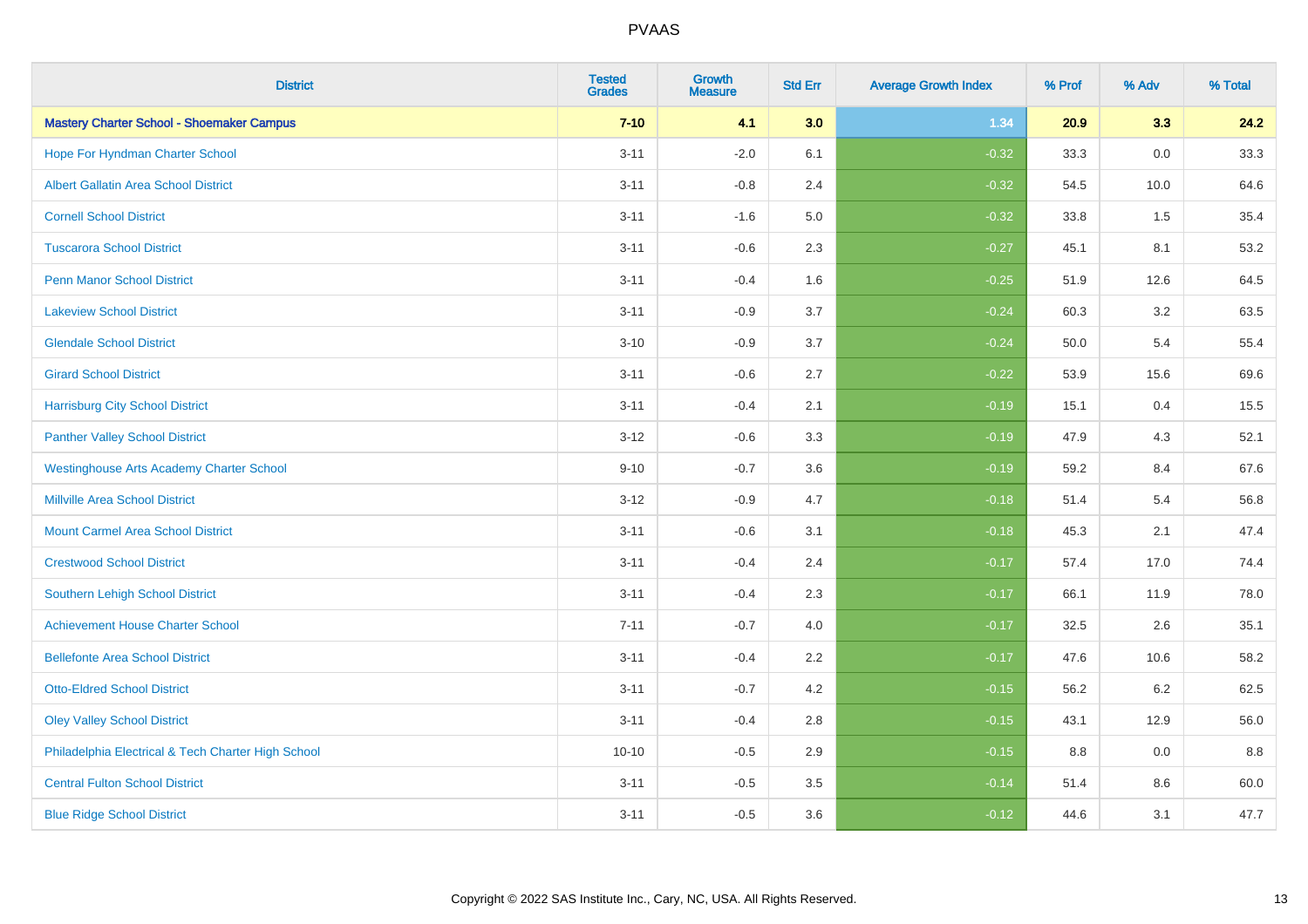| <b>District</b>                                  | <b>Tested</b><br><b>Grades</b> | Growth<br><b>Measure</b> | <b>Std Err</b> | <b>Average Growth Index</b> | % Prof | % Adv | % Total |
|--------------------------------------------------|--------------------------------|--------------------------|----------------|-----------------------------|--------|-------|---------|
| <b>Mastery Charter School - Shoemaker Campus</b> | $7 - 10$                       | 4.1                      | 3.0            | 1.34                        | 20.9   | 3.3   | 24.2    |
| New Kensington-Arnold School District            | $3 - 11$                       | $-0.4$                   | 3.8            | $-0.10$                     | 40.7   | 3.7   | 44.4    |
| <b>Chester-Upland School District</b>            | $3 - 11$                       | $-0.3$                   | 2.7            | $-0.09$                     | 13.8   | 0.8   | 14.6    |
| <b>Warren County School District</b>             | $3 - 11$                       | $-0.1$                   | 1.8            | $-0.06$                     | 37.2   | 5.3   | 42.6    |
| <b>Mercer Area School District</b>               | $3 - 11$                       | $-0.2$                   | 3.3            | $-0.06$                     | 56.0   | 8.0   | 64.0    |
| <b>Avella Area School District</b>               | $3 - 12$                       | $-0.3$                   | 4.7            | $-0.05$                     | 49.3   | 14.5  | 63.8    |
| <b>Kutztown Area School District</b>             | $3 - 12$                       | $-0.2$                   | 3.2            | $-0.05$                     | 55.4   | 13.3  | 68.7    |
| <b>Susquenita School District</b>                | $3 - 11$                       | $-0.1$                   | 2.8            | $-0.01$                     | 47.7   | 10.1  | 57.8    |
| <b>Penn Cambria School District</b>              | $3 - 11$                       | $-0.0$                   | 2.7            | $-0.01$                     | 61.5   | 7.7   | 69.2    |
| <b>Wilkes-Barre Area School District</b>         | $3 - 11$                       | 0.1                      | 3.2            | 0.02                        | 35.5   | 5.4   | 40.9    |
| East Stroudsburg Area School District            | $3 - 11$                       | 0.1                      | 1.6            | 0.05                        | 45.8   | 7.8   | 53.6    |
| <b>West Branch Area School District</b>          | $3 - 11$                       | 0.2                      | 3.8            | 0.05                        | 47.2   | 1.9   | 49.1    |
| <b>Hempfield School District</b>                 | $3 - 11$                       | 0.1                      | 1.4            | 0.08                        | 58.2   | 9.9   | 68.2    |
| Insight PA Cyber Charter School                  | $3 - 11$                       | 0.7                      | 5.7            | 0.12                        | 50.0   | 4.8   | 54.8    |
| <b>Danville Area School District</b>             | $3 - 11$                       | 0.4                      | 2.6            | 0.15                        | 57.4   | 18.4  | 75.7    |
| <b>Smethport Area School District</b>            | $3 - 12$                       | 0.6                      | 3.9            | 0.15                        | 37.0   | 1.8   | 38.9    |
| Northern Lebanon School District                 | $3 - 11$                       | 0.4                      | 2.5            | 0.15                        | 28.0   | 3.0   | 31.0    |
| <b>Brockway Area School District</b>             | $3 - 11$                       | 0.6                      | 3.6            | 0.16                        | 49.2   | 7.7   | 56.9    |
| <b>Reynolds School District</b>                  | $3 - 10$                       | 0.5                      | 3.4            | 0.16                        | 52.1   | 7.0   | 59.2    |
| <b>Jersey Shore Area School District</b>         | $3 - 11$                       | 0.5                      | 2.6            | 0.21                        | 47.1   | 9.2   | 56.2    |
| <b>Bloomsburg Area School District</b>           | $3 - 10$                       | 0.7                      | 3.0            | 0.23                        | 55.9   | 11.8  | 67.6    |
| <b>Greenville Area School District</b>           | $3 - 11$                       | 0.7                      | 2.9            | 0.26                        | 53.4   | 6.9   | 60.3    |
| <b>Greater Latrobe School District</b>           | $3 - 11$                       | 0.6                      | 1.9            | 0.31                        | 55.5   | 14.1  | 69.5    |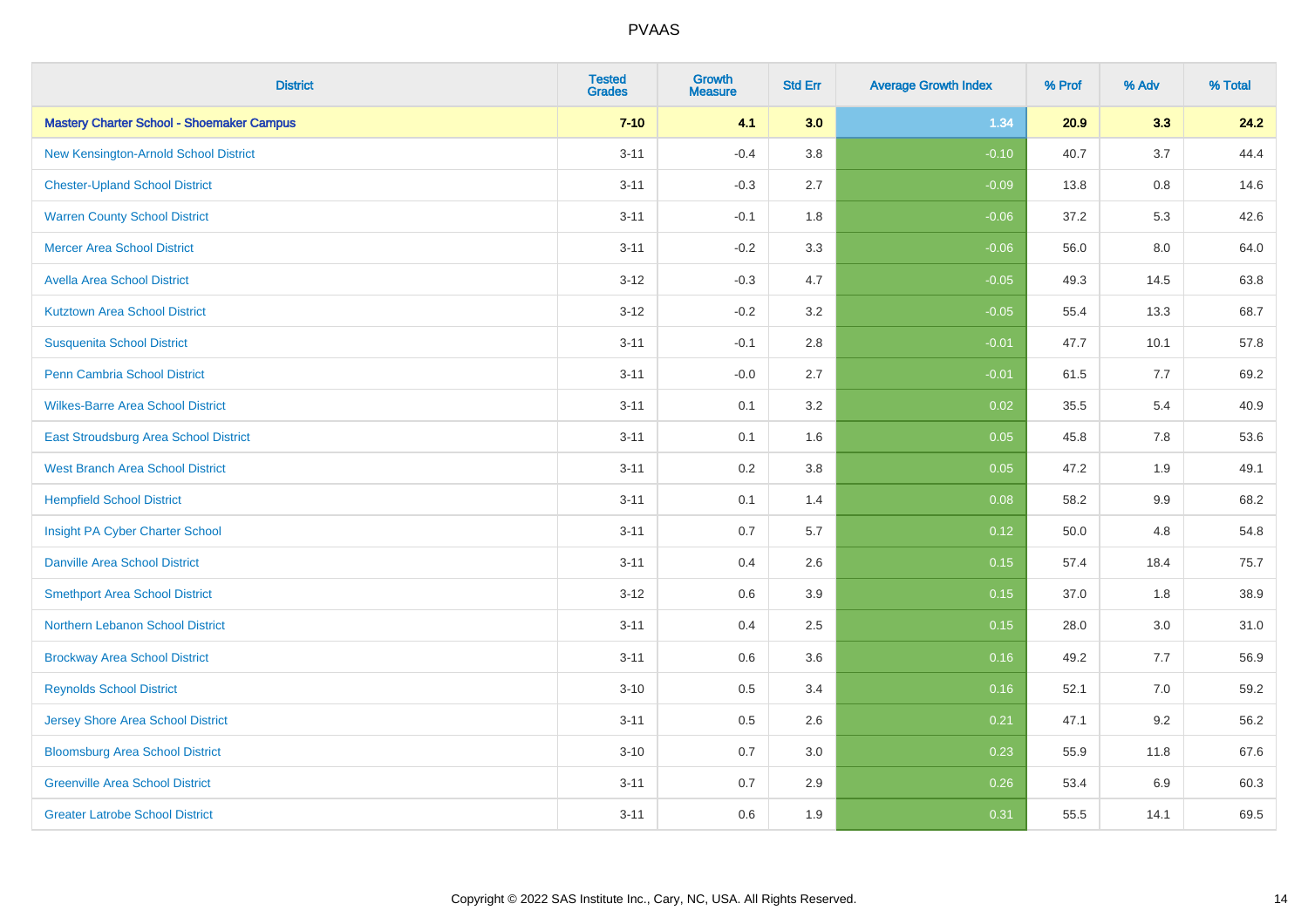| <b>District</b>                                   | <b>Tested</b><br><b>Grades</b> | <b>Growth</b><br><b>Measure</b> | <b>Std Err</b> | <b>Average Growth Index</b> | % Prof | % Adv   | % Total |
|---------------------------------------------------|--------------------------------|---------------------------------|----------------|-----------------------------|--------|---------|---------|
| <b>Mastery Charter School - Shoemaker Campus</b>  | $7 - 10$                       | 4.1                             | 3.0            | 1.34                        | 20.9   | 3.3     | 24.2    |
| Lehigh Valley Academy Regional Charter School     | $3 - 11$                       | 0.7                             | 2.3            | 0.32                        | 46.3   | $5.0\,$ | 51.4    |
| <b>Lower Dauphin School District</b>              | $3 - 11$                       | 0.6                             | 1.9            | 0.33                        | 49.2   | 12.6    | 61.8    |
| <b>Wyomissing Area School District</b>            | $3 - 12$                       | 0.8                             | 2.6            | 0.33                        | 55.7   | 17.6    | 73.3    |
| <b>Mastery Charter School - Thomas Campus</b>     | $3 - 10$                       | 2.1                             | 6.2            | 0.33                        | 28.6   | 0.0     | 28.6    |
| <b>Wallingford-Swarthmore School District</b>     | $3 - 10$                       | 0.9                             | 2.4            | 0.38                        | 64.4   | 22.7    | 87.1    |
| <b>Gateway School District</b>                    | $3 - 11$                       | 0.8                             | 2.2            | 0.38                        | 52.1   | 13.8    | 65.9    |
| <b>Lakeland School District</b>                   | $3 - 11$                       | 1.1                             | 2.8            | 0.38                        | 48.6   | 3.7     | 52.3    |
| South Eastern School District                     | $3 - 11$                       | 0.9                             | 2.4            | 0.39                        | 54.8   | 6.6     | 61.4    |
| <b>Tussey Mountain School District</b>            | $3 - 12$                       | 1.5                             | 3.7            | 0.40                        | 38.6   | 1.8     | 40.4    |
| <b>Newport School District</b>                    | $3 - 12$                       | 1.4                             | 3.5            | 0.41                        | 51.5   | 10.3    | 61.8    |
| <b>Galeton Area School District</b>               | $3 - 11$                       | 2.2                             | 5.3            | 0.42                        | 41.3   | 4.4     | 45.6    |
| <b>Mastery Charter High School-Lenfest Campus</b> | $7 - 11$                       | 2.5                             | 5.7            | 0.43                        | 40.0   | 0.0     | 40.0    |
| <b>Union Area School District</b>                 | $3 - 11$                       | 1.9                             | 4.3            | 0.44                        | 61.5   | 0.0     | 61.5    |
| <b>Roberto Clemente Charter School</b>            | $3 - 12$                       | 2.2                             | 4.9            | 0.45                        | 27.5   | 5.0     | 32.5    |
| <b>Purchase Line School District</b>              | $3 - 12$                       | 1.7                             | 3.5            | 0.47                        | 43.1   | 5.4     | 48.5    |
| <b>Upper Adams School District</b>                | $3 - 11$                       | 1.3                             | 2.9            | 0.47                        | 55.2   | 8.6     | 63.8    |
| <b>Hanover Area School District</b>               | $3 - 11$                       | 2.2                             | 4.6            | 0.48                        | 42.9   | 5.7     | 48.6    |
| <b>Radnor Township School District</b>            | $3 - 12$                       | 1.0                             | 2.1            | 0.50                        | 65.0   | 23.2    | 88.2    |
| <b>Union School District</b>                      | $3 - 12$                       | 2.3                             | 4.2            | 0.54                        | 32.6   | 7.0     | 39.5    |
| <b>Schuylkill Valley School District</b>          | $3 - 11$                       | 1.4                             | 2.5            | 0.56                        | 55.1   | 10.2    | 65.3    |
| <b>Forbes Road School District</b>                | $3 - 11$                       | 2.8                             | 5.1            | 0.56                        | 41.4   | 10.3    | 51.7    |
| <b>Commodore Perry School District</b>            | $3 - 11$                       | 3.2                             | 5.5            | 0.58                        | 58.3   | 0.0     | 58.3    |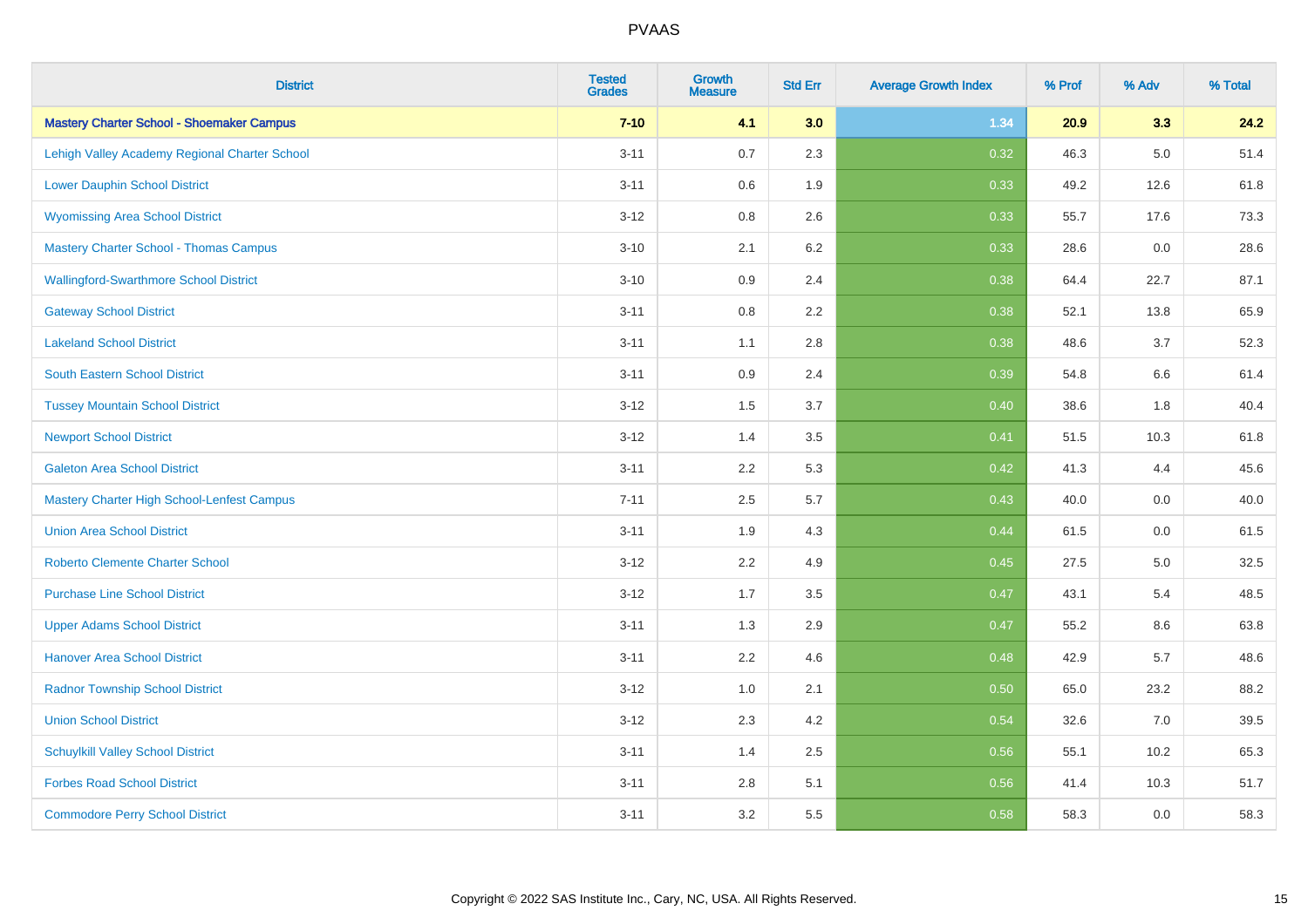| <b>District</b>                                  | <b>Tested</b><br><b>Grades</b> | Growth<br><b>Measure</b> | <b>Std Err</b> | <b>Average Growth Index</b> | % Prof | % Adv   | % Total |
|--------------------------------------------------|--------------------------------|--------------------------|----------------|-----------------------------|--------|---------|---------|
| <b>Mastery Charter School - Shoemaker Campus</b> | $7 - 10$                       | 4.1                      | 3.0            | 1.34                        | 20.9   | 3.3     | 24.2    |
| <b>Laurel School District</b>                    | $3 - 11$                       | 1.8                      | 3.1            | 0.59                        | 70.1   | 2.3     | 72.4    |
| <b>United School District</b>                    | $3 - 11$                       | 2.1                      | 3.4            | 0.63                        | 60.3   | 6.6     | 66.9    |
| <b>Athens Area School District</b>               | $3 - 11$                       | 1.6                      | 2.5            | 0.64                        | 46.9   | 7.6     | 54.5    |
| <b>Harmony Area School District</b>              | $3 - 10$                       | 4.5                      | 6.3            | 0.72                        | 33.3   | 13.3    | 46.7    |
| <b>Southeastern Greene School District</b>       | $3 - 10$                       | 3.3                      | 4.6            | 0.72                        | 57.6   | 6.1     | 63.6    |
| Urban Pathways 6-12 Charter School               | $6 - 11$                       | 4.8                      | 6.4            | 0.75                        | 28.6   | 0.0     | 28.6    |
| <b>Camp Hill School District</b>                 | $3 - 12$                       | 2.3                      | 3.0            | 0.78                        | 53.6   | 17.5    | 71.1    |
| <b>Marple Newtown School District</b>            | $3 - 11$                       | 2.0                      | 2.4            | 0.81                        | 57.6   | 12.8    | 70.4    |
| <b>Mcguffey School District</b>                  | $3 - 11$                       | 2.1                      | 2.6            | 0.81                        | 57.7   | 3.1     | 60.8    |
| North Clarion County School District             | $3 - 12$                       | 3.7                      | 4.3            | 0.85                        | 67.5   | 15.0    | 82.5    |
| West Jefferson Hills School District             | $3 - 11$                       | 1.8                      | 2.1            | 0.88                        | 55.7   | 20.8    | 76.4    |
| South Fayette Township School District           | $3 - 11$                       | 1.7                      | 2.0            | 0.88                        | 61.0   | 26.5    | 87.6    |
| <b>Bedford Area School District</b>              | $3 - 11$                       | 2.5                      | 2.6            | 0.93                        | 48.5   | 10.0    | 58.5    |
| Northwestern Lehigh School District              | $3 - 11$                       | 2.2                      | 2.3            | 0.93                        | 53.3   | 9.7     | 63.0    |
| <b>Keystone School District</b>                  | $3 - 11$                       | 3.1                      | 3.3            | 0.94                        | 50.6   | $6.5\,$ | 57.1    |
| <b>Baldwin-Whitehall School District</b>         | $3 - 11$                       | 1.8                      | 1.9            | 0.94                        | 58.6   | 8.6     | 67.1    |
| <b>Clairton City School District</b>             | $3 - 11$                       | 3.5                      | 3.7            | 0.95                        | 13.4   | 0.0     | 13.4    |
| <b>Lower Moreland Township School District</b>   | $3 - 11$                       | 2.0                      | 2.2            | 0.95                        | 62.8   | 17.0    | 79.8    |
| <b>Berlin Brothersvalley School District</b>     | $3 - 11$                       | 4.0                      | 4.2            | 0.96                        | 48.8   | 14.0    | 62.8    |
| <b>Hopewell Area School District</b>             | $3 - 11$                       | 2.6                      | 2.7            | 0.97                        | 58.4   | 4.0     | 62.4    |
| <b>Bensalem Township School District</b>         | $3 - 11$                       | 1.6                      | 1.6            | 0.98                        | 38.8   | 8.3     | 47.1    |
| Lehigh Career & Technical Institute              | $10 - 12$                      | 5.6                      | 5.6            | 0.99                        | 78.3   | 0.0     | 78.3    |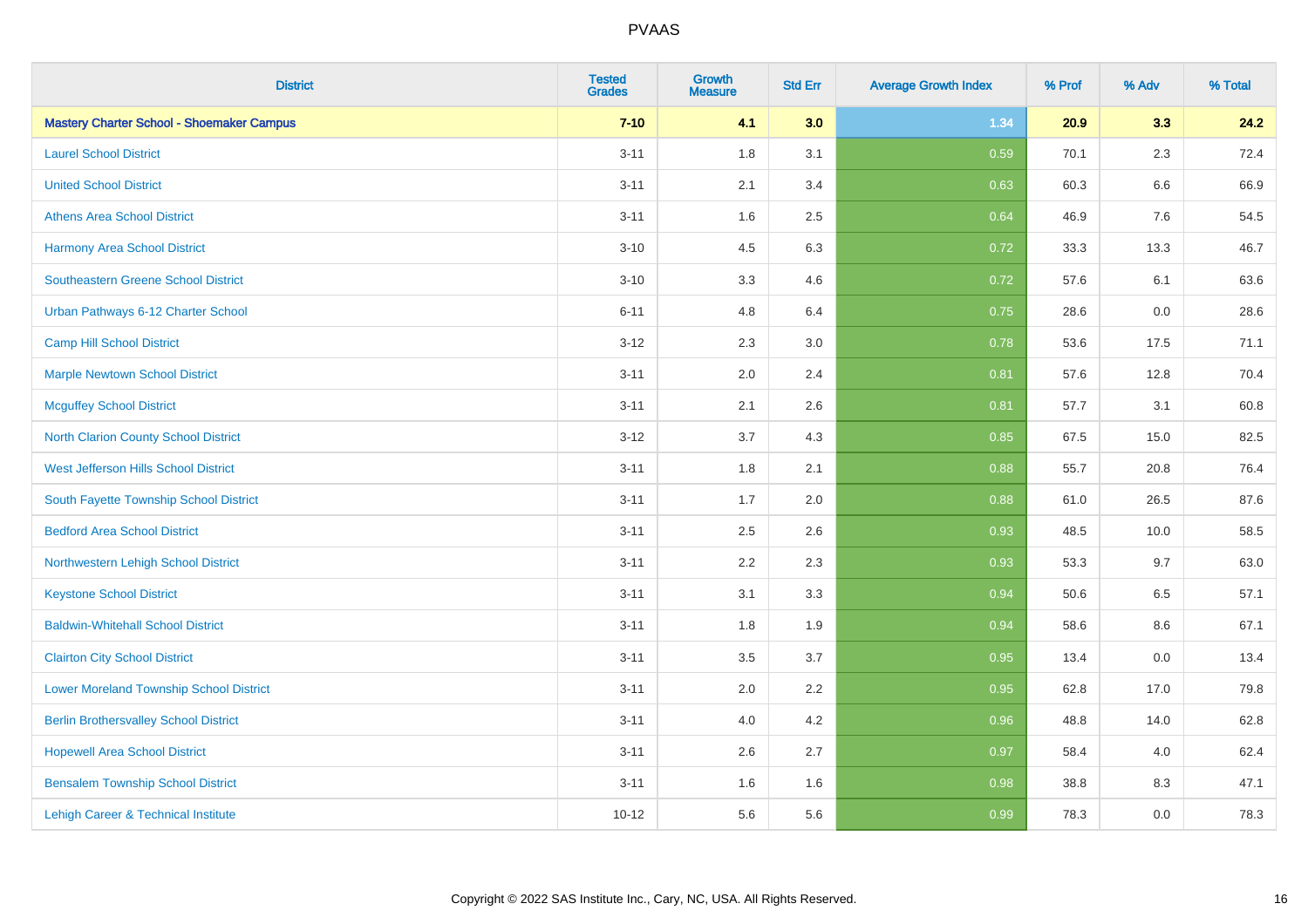| <b>District</b>                                  | <b>Tested</b><br><b>Grades</b> | <b>Growth</b><br><b>Measure</b> | <b>Std Err</b> | <b>Average Growth Index</b> | % Prof | % Adv   | % Total |
|--------------------------------------------------|--------------------------------|---------------------------------|----------------|-----------------------------|--------|---------|---------|
| <b>Mastery Charter School - Shoemaker Campus</b> | $7 - 10$                       | 4.1                             | 3.0            | 1.34                        | 20.9   | 3.3     | 24.2    |
| Mastery Charter School - Pickett Campus          | $6 - 10$                       | 5.6                             | 5.7            | 1.00                        | 27.8   | 0.0     | 27.8    |
| <b>Tunkhannock Area School District</b>          | $3 - 11$                       | 2.3                             | 2.2            | 1.01                        | 44.9   | 9.6     | 54.6    |
| <b>Manheim Central School District</b>           | $3 - 11$                       | 2.1                             | 2.1            | 1.01                        | 53.2   | 11.6    | 64.8    |
| <b>Franklin Regional School District</b>         | $3 - 11$                       | 2.0                             | 1.9            | $1.02$                      | 66.7   | 15.5    | 82.1    |
| <b>Williamsport Area School District</b>         | $3 - 11$                       | 1.9                             | 1.8            | 1.04                        | 44.1   | 12.8    | 56.9    |
| <b>General Mclane School District</b>            | $3 - 11$                       | 3.1                             | 2.9            | 1.07                        | 62.3   | 4.9     | 67.2    |
| Meyersdale Area School District                  | $3 - 11$                       | 4.2                             | 4.0            | 1.07                        | 43.1   | 6.9     | 50.0    |
| Leechburg Area School District                   | $3 - 11$                       | 4.4                             | 4.0            | 1.09                        | 47.8   | 19.6    | 67.4    |
| Morrisville Borough School District              | $3 - 11$                       | 4.8                             | 4.3            | $1.10$                      | 30.2   | 2.3     | 32.6    |
| <b>Tidioute Community Charter School</b>         | $3 - 11$                       | 5.7                             | 5.1            | 1.11                        | 34.4   | 21.9    | 56.2    |
| <b>Esperanza Cyber Charter School</b>            | $3 - 11$                       | 7.1                             | 6.1            | 1.16                        | 9.1    | $0.0\,$ | 9.1     |
| <b>Central Cambria School District</b>           | $3 - 11$                       | 3.0                             | 2.5            | 1.17                        | 56.2   | 9.7     | 66.0    |
| <b>Shanksville-Stonycreek School District</b>    | $3 - 10$                       | 7.0                             | 5.9            | 1.20                        | 64.7   | 17.6    | 82.4    |
| <b>Port Allegany School District</b>             | $3 - 11$                       | 4.4                             | 3.6            | 1.21                        | 28.1   | 9.4     | 37.5    |
| <b>Halifax Area School District</b>              | $3 - 11$                       | 4.7                             | 3.9            | 1.22                        | 61.5   | 9.6     | 71.2    |
| <b>Woodland Hills School District</b>            | $3 - 12$                       | 3.2                             | 2.6            | 1.22                        | 31.4   | 3.6     | 35.0    |
| <b>Line Mountain School District</b>             | $3 - 11$                       | 4.1                             | 3.2            | 1.27                        | 52.9   | 9.2     | 62.1    |
| <b>Donegal School District</b>                   | $3 - 12$                       | 3.1                             | 2.4            | 1.29                        | 60.6   | 9.1     | 69.7    |
| <b>Fairview School District</b>                  | $3 - 11$                       | 3.4                             | 2.6            | 1.32                        | 57.2   | 17.6    | 74.8    |
| <b>Spring Cove School District</b>               | $3 - 11$                       | 3.4                             | 2.5            | 1.33                        | 47.8   | 12.7    | 60.4    |
| <b>Ligonier Valley School District</b>           | $3 - 11$                       | 4.2                             | 3.1            | 1.34                        | 59.1   | 10.3    | 69.5    |
| <b>Mastery Charter School - Shoemaker Campus</b> | $7 - 10$                       | 4.1                             | 3.0            | 1.34                        | 20.9   | 3.3     | 24.2    |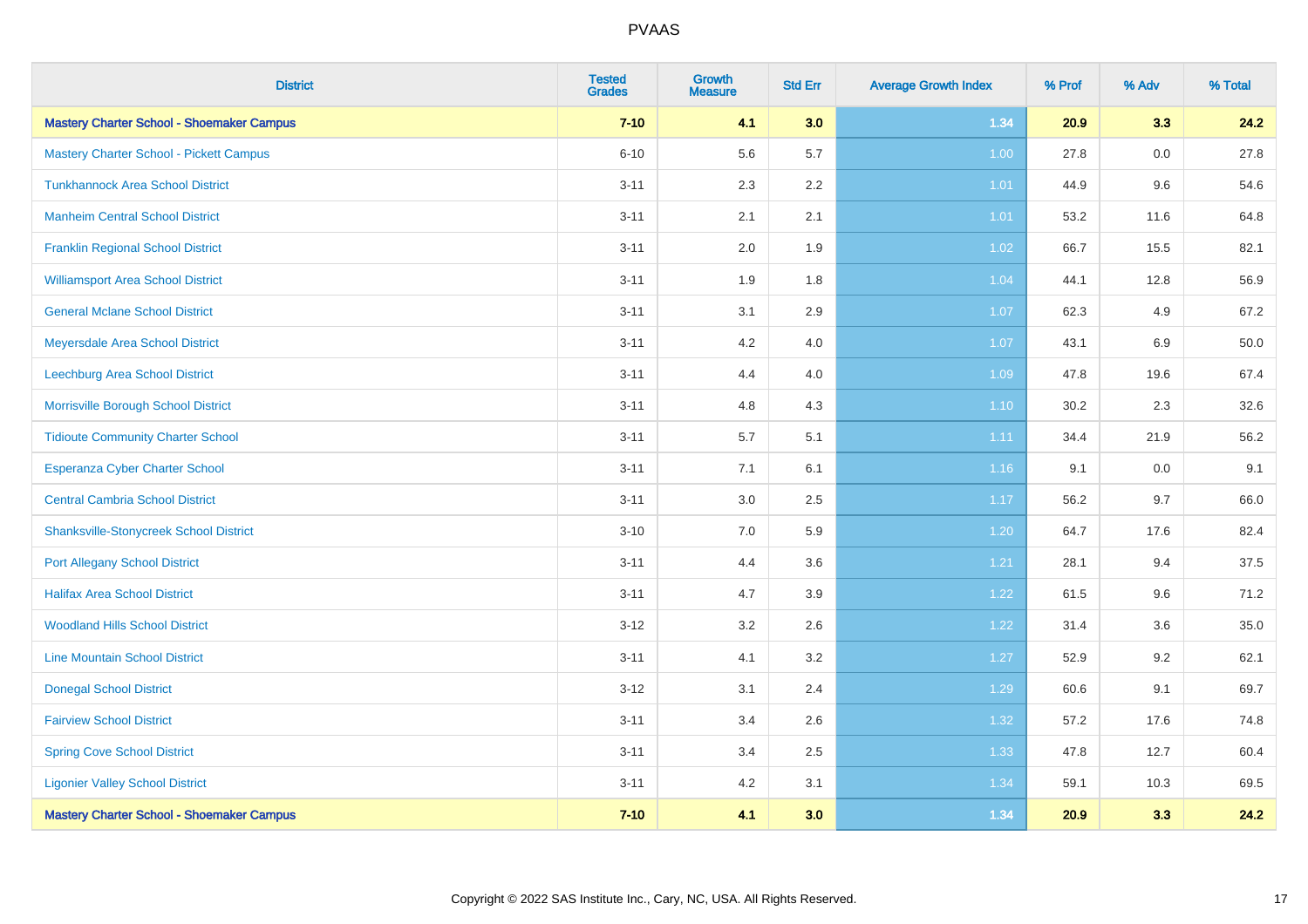| <b>District</b>                                    | <b>Tested</b><br><b>Grades</b> | <b>Growth</b><br><b>Measure</b> | <b>Std Err</b> | <b>Average Growth Index</b> | % Prof | % Adv   | % Total |
|----------------------------------------------------|--------------------------------|---------------------------------|----------------|-----------------------------|--------|---------|---------|
| <b>Mastery Charter School - Shoemaker Campus</b>   | $7 - 10$                       | 4.1                             | 3.0            | 1.34                        | 20.9   | 3.3     | 24.2    |
| <b>Pottsgrove School District</b>                  | $3 - 11$                       | $2.8\,$                         | 2.0            | 1.35                        | 44.0   | 10.0    | 53.9    |
| <b>MaST Community Charter School II</b>            | $3 - 10$                       | 4.4                             | 3.2            | 1.37                        | 28.4   | 3.4     | 31.8    |
| <b>West York Area School District</b>              | $3 - 12$                       | 3.2                             | 2.3            | 1.38                        | 53.8   | 4.4     | 58.2    |
| Capital Area School for the Arts Charter School    | $9 - 11$                       | 5.8                             | 4.1            | 1.39                        | 59.3   | 18.6    | 78.0    |
| <b>KIPP Dubois Charter School</b>                  | $9 - 10$                       | 4.7                             | 3.3            | 1.40                        | 31.0   | 1.4     | 32.4    |
| <b>Lincoln Park Performing Arts Charter School</b> | $7 - 11$                       | 3.6                             | 2.5            | 1.42                        | 59.6   | 14.7    | 74.3    |
| <b>Methacton School District</b>                   | $3 - 11$                       | 2.5                             | 1.7            | 1.43                        | 62.5   | 16.4    | 79.0    |
| <b>Towanda Area School District</b>                | $3 - 11$                       | 4.0                             | 2.8            | 1.44                        | 39.4   | $6.6\,$ | 46.0    |
| <b>Punxsutawney Area School District</b>           | $3 - 11$                       | 4.2                             | 2.9            | 1.45                        | 55.0   | 5.5     | 60.6    |
| <b>Everett Area School District</b>                | $3 - 11$                       | 5.0                             | 3.4            | 1.47                        | 60.5   | 1.3     | 61.8    |
| New Brighton Area School District                  | $3 - 11$                       | 4.6                             | 3.1            | 1.47                        | 60.9   | 5.8     | 66.7    |
| <b>Loyalsock Township School District</b>          | $3 - 12$                       | 4.2                             | 2.8            | 1.47                        | 54.3   | 2.1     | 56.4    |
| <b>Burrell School District</b>                     | $3 - 11$                       | 4.5                             | 3.1            | 1.48                        | 58.5   | 13.8    | 72.3    |
| <b>Warrior Run School District</b>                 | $3 - 11$                       | 4.6                             | 3.0            | $1.51$                      | 40.9   | 8.1     | 49.0    |
| <b>Armstrong School District</b>                   | $3 - 11$                       | 2.6                             | 1.7            | 1.53                        | 51.5   | 6.1     | 57.6    |
| South Butler County School District                | $3 - 10$                       | 3.9                             | 2.5            | 1.54                        | 53.1   | 16.6    | 69.7    |
| <b>Pleasant Valley School District</b>             | $3 - 11$                       | 3.1                             | 2.0            | 1.57                        | 57.2   | 5.5     | 62.8    |
| <b>Hermitage School District</b>                   | $3 - 12$                       | $3.8\,$                         | 2.4            | 1.60                        | 57.5   | 9.3     | 66.8    |
| Esperanza Academy Charter School                   | $4 - 11$                       | 4.0                             | 2.5            | 1.61                        | 32.4   | 0.7     | 33.1    |
| <b>Millersburg Area School District</b>            | $3 - 11$                       | 6.2                             | 3.8            | 1.63                        | 51.8   | 7.4     | 59.3    |
| <b>Conrad Weiser Area School District</b>          | $3 - 11$                       | 3.6                             | 2.2            | 1.63                        | 52.1   | 2.1     | 54.2    |
| Allegheny-Clarion Valley School District           | $3 - 10$                       | 7.8                             | 4.7            | 1.65                        | 53.3   | 3.3     | 56.7    |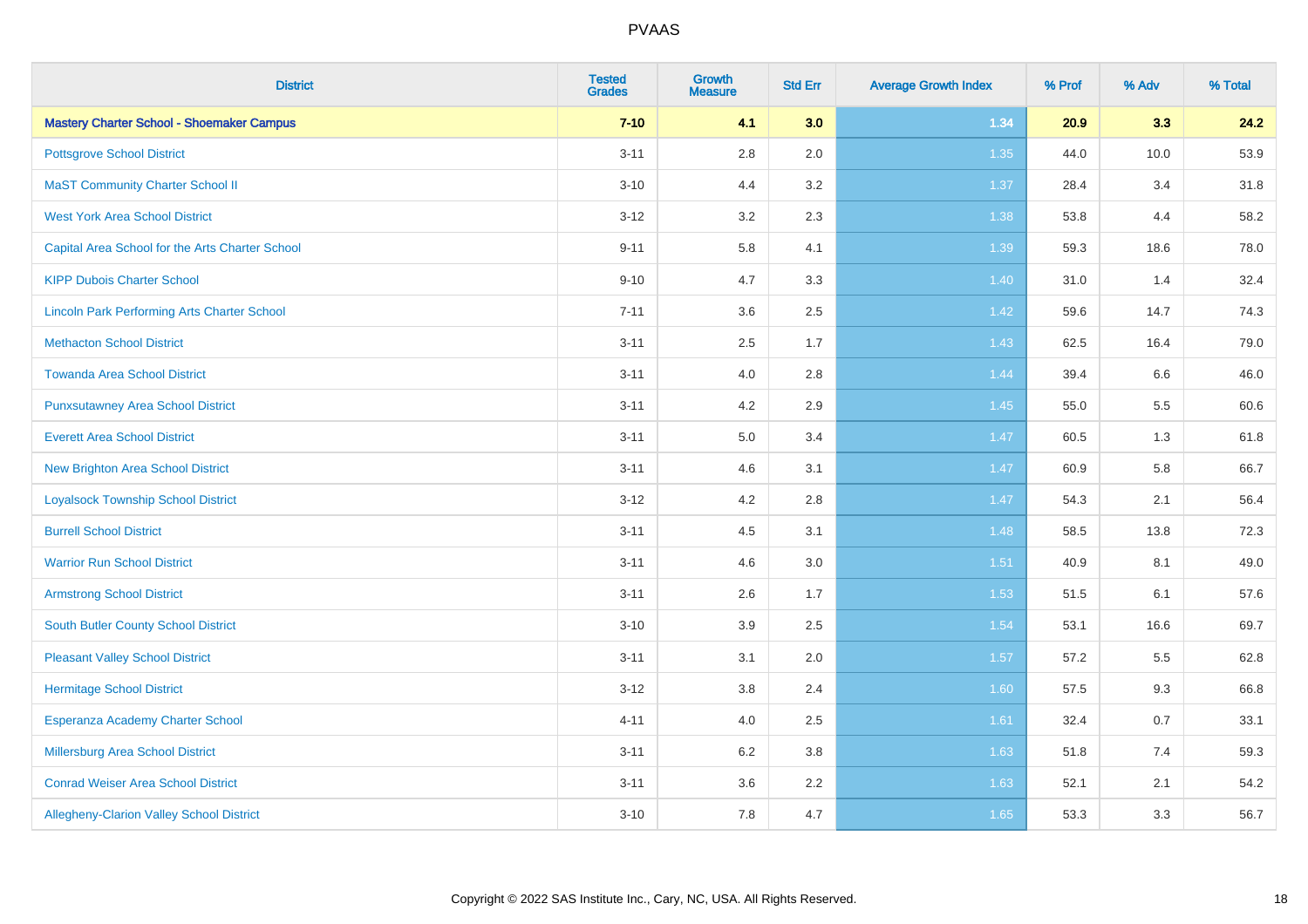| <b>District</b>                                  | <b>Tested</b><br><b>Grades</b> | <b>Growth</b><br><b>Measure</b> | <b>Std Err</b> | <b>Average Growth Index</b> | % Prof | % Adv | % Total |
|--------------------------------------------------|--------------------------------|---------------------------------|----------------|-----------------------------|--------|-------|---------|
| <b>Mastery Charter School - Shoemaker Campus</b> | $7 - 10$                       | 4.1                             | 3.0            | 1.34                        | 20.9   | 3.3   | 24.2    |
| <b>Central Bucks School District</b>             | $3 - 11$                       | 1.6                             | 0.9            | 1.66                        | 63.0   | 16.8  | 79.8    |
| <b>Oswayo Valley School District</b>             | $3 - 12$                       | 8.5                             | 5.0            | 1.68                        | 50.0   | 16.7  | 66.7    |
| <b>Reach Cyber Charter School</b>                | $3 - 11$                       | 8.1                             | 4.7            | 1.72                        | 42.4   | 4.6   | 47.0    |
| <b>Northgate School District</b>                 | $3 - 11$                       | 6.3                             | 3.6            | 1.73                        | 53.3   | 16.7  | 70.0    |
| <b>Bentworth School District</b>                 | $3 - 11$                       | 5.7                             | 3.2            | 1.75                        | 44.2   | 19.5  | 63.6    |
| <b>Salisbury Township School District</b>        | $3 - 11$                       | 6.3                             | 3.6            | 1.77                        | 46.2   | 6.6   | 52.8    |
| <b>York Academy Regional Charter School</b>      | $3 - 11$                       | 9.0                             | 5.0            | 1.79                        | 55.2   | 0.0   | 55.2    |
| <b>Sto-Rox School District</b>                   | $3 - 10$                       | 6.6                             | 3.7            | 1.80                        | 13.4   | 0.0   | 13.4    |
| <b>Laurel Highlands School District</b>          | $3 - 11$                       | 4.3                             | 2.4            | 1.81                        | 44.9   | 9.6   | 54.5    |
| <b>Hanover Public School District</b>            | $3 - 11$                       | 5.2                             | 2.8            | 1.83                        | 52.2   | 14.4  | 66.7    |
| <b>Blacklick Valley School District</b>          | $3 - 11$                       | 8.0                             | 4.3            | 1.85                        | 34.1   | 0.0   | 34.1    |
| <b>Monessen City School District</b>             | $3 - 10$                       | 8.3                             | 4.5            | 1.85                        | 42.9   | 2.9   | 45.7    |
| <b>Uniontown Area School District</b>            | $3 - 11$                       | 6.0                             | 3.2            | 1.87                        | 62.4   | 5.9   | 68.2    |
| <b>Sharon City School District</b>               | $3 - 11$                       | 4.9                             | 2.6            | 1.87                        | 48.2   | 5.3   | 53.4    |
| <b>Steel Valley School District</b>              | $3 - 11$                       | 6.5                             | 3.4            | 1.89                        | 50.7   | 5.6   | 56.3    |
| <b>Western Wayne School District</b>             | $3 - 11$                       | 5.6                             | 2.9            | 1.93                        | 41.3   | 17.4  | 58.7    |
| <b>Pottsville Area School District</b>           | $3-12$                         | 4.4                             | 2.3            | 1.94                        | 44.8   | 5.4   | 50.2    |
| <b>Beaver Area School District</b>               | $3 - 10$                       | 4.7                             | 2.4            | 1.94                        | 57.4   | 16.8  | 74.2    |
| <b>West Allegheny School District</b>            | $3 - 12$                       | 4.0                             | 2.1            | 1.96                        | 63.1   | 15.7  | 78.8    |
| <b>Central Valley School District</b>            | $3 - 10$                       | 4.8                             | 2.4            | 1.98                        | 56.9   | 9.0   | 65.9    |
| Altoona Area School District                     | $3-12$                         | 3.3                             | 1.6            | 1.99                        | 47.7   | 8.2   | 55.9    |
| <b>Blackhawk School District</b>                 | $3 - 11$                       | 4.7                             | 2.3            | 2.01                        | 55.8   | 8.8   | 64.6    |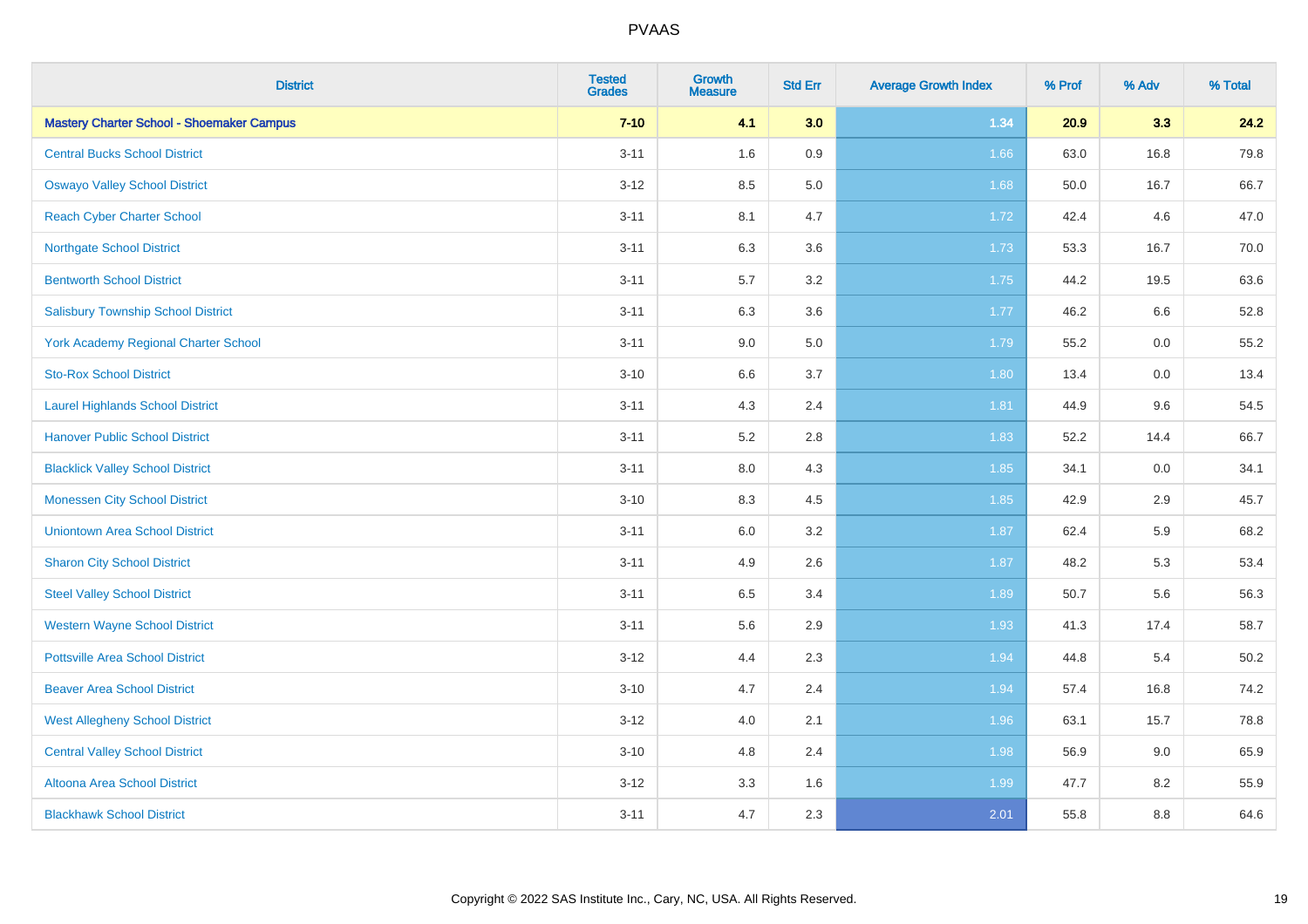| <b>District</b>                                        | <b>Tested</b><br><b>Grades</b> | <b>Growth</b><br><b>Measure</b> | <b>Std Err</b> | <b>Average Growth Index</b> | % Prof | % Adv | % Total |
|--------------------------------------------------------|--------------------------------|---------------------------------|----------------|-----------------------------|--------|-------|---------|
| <b>Mastery Charter School - Shoemaker Campus</b>       | $7 - 10$                       | 4.1                             | 3.0            | 1.34                        | 20.9   | 3.3   | 24.2    |
| <b>Chester Charter Scholars Academy Charter School</b> | $3 - 12$                       | 8.4                             | 4.1            | 2.03                        | 23.4   | 0.0   | 23.4    |
| Dr Robert Ketterer Charter School Inc                  | $6 - 12$                       | 10.1                            | 5.0            | 2.04                        | 14.9   | 0.4   | 15.3    |
| <b>Millcreek Township School District</b>              | $3 - 11$                       | 3.1                             | 1.5            | 2.06                        | 55.6   | 14.2  | 69.7    |
| <b>Coudersport Area School District</b>                | $3 - 11$                       | 7.7                             | 3.7            | 2.06                        | 55.7   | 8.2   | 63.9    |
| <b>Keystone Oaks School District</b>                   | $3 - 11$                       | 5.5                             | 2.6            | 2.07                        | 53.2   | 12.1  | 65.4    |
| South Western School District                          | $3 - 12$                       | 3.9                             | 1.9            | 2.08                        | 60.2   | 8.1   | 68.3    |
| <b>Grove City Area School District</b>                 | $3 - 12$                       | 5.1                             | 2.4            | 2.09                        | 36.4   | 16.5  | 52.8    |
| <b>Eastern Lancaster County School District</b>        | $3 - 12$                       | 4.5                             | 2.2            | 2.09                        | 46.3   | 11.4  | 57.6    |
| <b>Muhlenberg School District</b>                      | $3 - 10$                       | 4.0                             | 1.9            | 2.10                        | 34.2   | 2.6   | 36.8    |
| Community Academy Of Philadelphia Charter School       | $3 - 11$                       | 5.8                             | 2.7            | 2.12                        | 26.7   | 0.9   | 27.6    |
| Pennsylvania Leadership Charter School                 | $3 - 11$                       | 4.6                             | 2.2            | 2.13                        | 55.4   | 11.2  | 66.7    |
| <b>Allegheny Valley School District</b>                | $3 - 11$                       | 8.5                             | 3.9            | 2.17                        | 53.1   | 12.2  | 65.3    |
| <b>Carlynton School District</b>                       | $3 - 11$                       | 7.3                             | 3.3            | 2.22                        | 41.0   | 10.5  | 51.6    |
| Pennsylvania Distance Learning Charter School          | $3 - 12$                       | 9.3                             | 4.2            | 2.22                        | 42.2   | 3.1   | 45.3    |
| <b>Lincoln Leadership Academy Charter School</b>       | $3-12$                         | 14.2                            | 6.4            | 2.22                        | 23.5   | 0.0   | 23.5    |
| <b>Carbondale Area School District</b>                 | $3 - 10$                       | 7.4                             | 3.3            | 2.25                        | 56.6   | 2.6   | 59.2    |
| <b>Agora Cyber Charter School</b>                      | $3 - 11$                       | 5.8                             | 2.6            | 2.28                        | 42.8   | 6.6   | 49.4    |
| <b>Wilson Area School District</b>                     | $3 - 11$                       | 6.0                             | 2.6            | 2.30                        | 48.7   | 8.5   | 57.2    |
| <b>Brookville Area School District</b>                 | $3 - 11$                       | 6.9                             | 3.0            | 2.30                        | 55.2   | 15.6  | 70.8    |
| <b>Richland School District</b>                        | $3 - 11$                       | 6.7                             | 2.9            | 2.33                        | 62.2   | 19.2  | 81.4    |
| <b>Collegium Charter School</b>                        | $3 - 10$                       | 5.9                             | 2.5            | 2.33                        | 38.1   | 7.9   | 46.0    |
| <b>Governor Mifflin School District</b>                | $3 - 11$                       | 4.1                             | 1.8            | 2.33                        | 42.5   | 7.2   | 49.7    |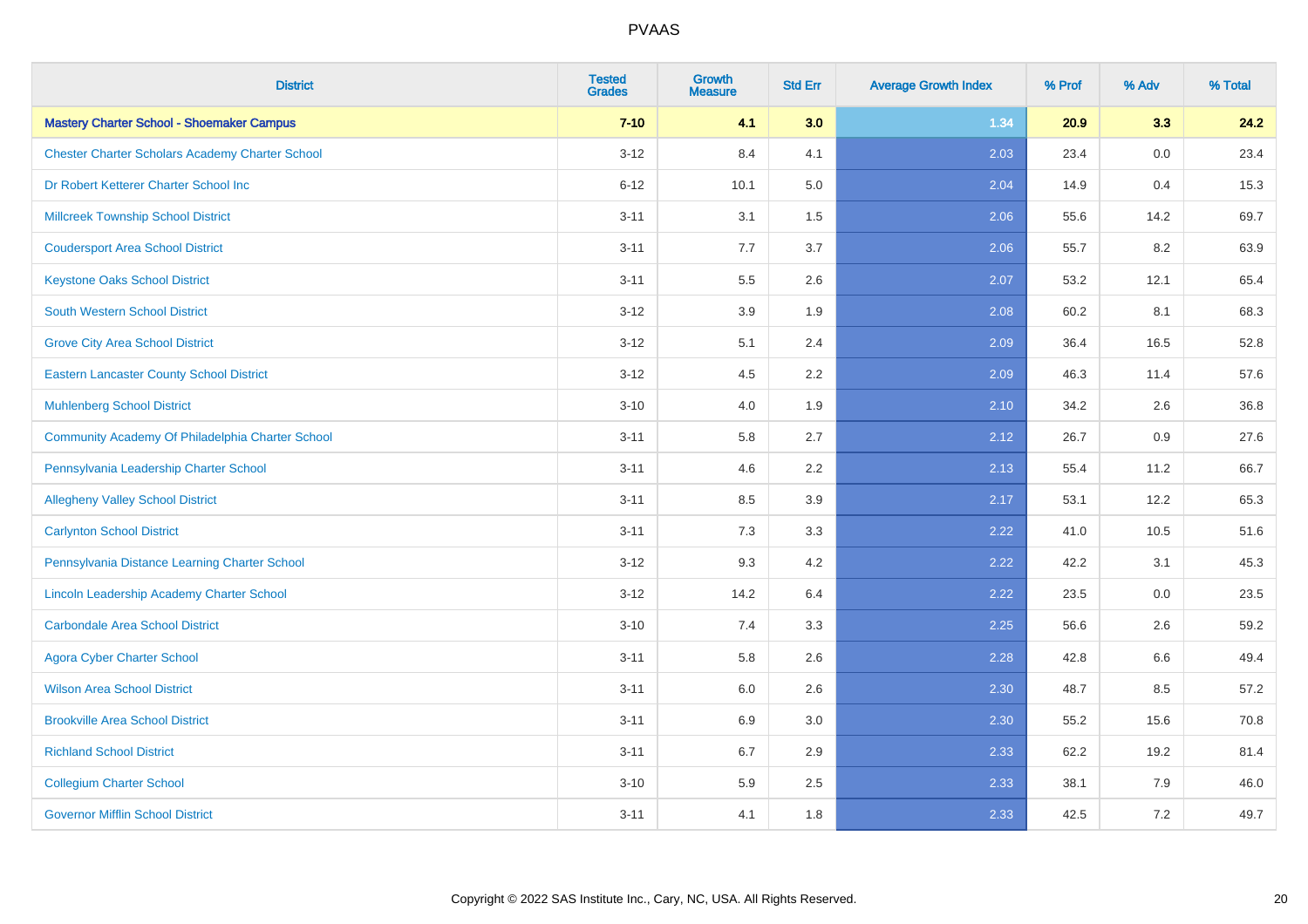| <b>District</b>                                  | <b>Tested</b><br><b>Grades</b> | Growth<br><b>Measure</b> | <b>Std Err</b> | <b>Average Growth Index</b> | % Prof | % Adv | % Total |
|--------------------------------------------------|--------------------------------|--------------------------|----------------|-----------------------------|--------|-------|---------|
| <b>Mastery Charter School - Shoemaker Campus</b> | $7 - 10$                       | 4.1                      | 3.0            | 1.34                        | 20.9   | 3.3   | 24.2    |
| <b>Franklin Area School District</b>             | $3 - 11$                       | 6.6                      | 2.8            | 2.34                        | 48.2   | 4.5   | 52.7    |
| <b>Hampton Township School District</b>          | $3 - 11$                       | 5.1                      | 2.2            | 2.35                        | 54.0   | 28.2  | 82.2    |
| <b>New Foundations Charter School</b>            | $3 - 11$                       | 5.4                      | 2.2            | 2.41                        | 47.2   | 2.5   | 49.8    |
| People For People Charter School                 | $3 - 12$                       | 13.3                     | 5.5            | 2.43                        | 13.5   | 0.0   | 13.5    |
| <b>Wattsburg Area School District</b>            | $3 - 11$                       | 6.5                      | 2.7            | 2.43                        | 42.7   | 7.6   | 50.3    |
| <b>Belle Vernon Area School District</b>         | $3 - 11$                       | 6.5                      | 2.6            | 2.44                        | 55.6   | 11.1  | 66.7    |
| <b>Belmont Charter School</b>                    | $3 - 10$                       | 16.0                     | 6.5            | 2.45                        | 64.3   | 0.0   | 64.3    |
| <b>Bethlehem-Center School District</b>          | $3 - 10$                       | 8.1                      | 3.3            | 2.46                        | 35.1   | 1.4   | 36.5    |
| Wilmington Area School District                  | $3 - 11$                       | $7.5\,$                  | 3.0            | 2.48                        | 55.1   | 5.1   | 60.2    |
| <b>Shenandoah Valley School District</b>         | $3 - 11$                       | 9.7                      | 3.9            | 2.49                        | 28.3   | 5.0   | 33.3    |
| 21st Century Cyber Charter School                | $6 - 12$                       | 5.7                      | 2.3            | 2.50                        | 56.7   | 8.3   | 65.0    |
| Northampton Area School District                 | $3 - 11$                       | 4.0                      | 1.6            | 2.51                        | 52.3   | 10.8  | 63.1    |
| <b>Clarion Area School District</b>              | $3 - 11$                       | 10.3                     | 4.1            | 2.51                        | 45.4   | 14.6  | 60.0    |
| Renaissance Academy Charter School               | $3 - 11$                       | 8.3                      | 3.3            | 2.54                        | 45.6   | 22.8  | 68.4    |
| New Hope-Solebury School District                | $3 - 11$                       | 7.5                      | 2.9            | 2.57                        | 68.2   | 22.7  | 90.9    |
| <b>Penncrest School District</b>                 | $3 - 11$                       | 5.7                      | 2.2            | 2.57                        | 47.2   | 7.1   | 54.3    |
| <b>Kennett Consolidated School District</b>      | $3 - 11$                       | 4.8                      | 1.8            | 2.61                        | 52.5   | 10.7  | 63.2    |
| <b>Wyalusing Area School District</b>            | $3-12$                         | $8.8\,$                  | 3.3            | 2.68                        | 54.6   | 11.7  | 66.2    |
| <b>Spring Grove Area School District</b>         | $3 - 11$                       | 5.6                      | 2.1            | 2.68                        | 55.1   | 15.0  | 70.1    |
| Multicultural Academy Charter School             | $9 - 11$                       | 9.5                      | 3.5            | 2.69                        | 22.0   | 0.0   | 22.0    |
| <b>Homer-Center School District</b>              | $3 - 11$                       | 9.7                      | 3.6            | 2.70                        | 45.1   | 17.2  | 62.3    |
| <b>Mars Area School District</b>                 | $3 - 10$                       | 5.7                      | 2.1            | 2.75                        | 57.9   | 18.2  | 76.1    |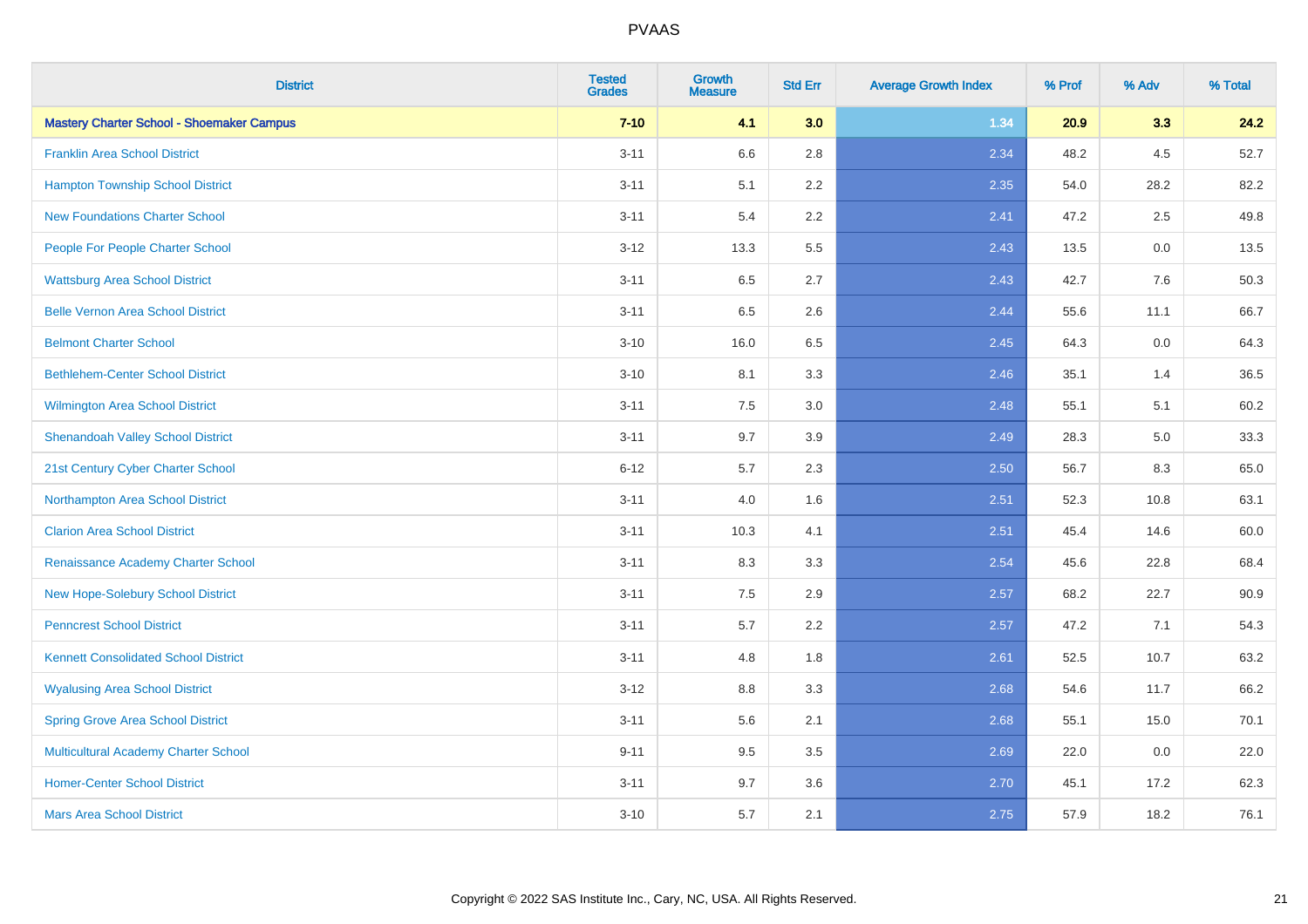| <b>District</b>                                  | <b>Tested</b><br><b>Grades</b> | <b>Growth</b><br><b>Measure</b> | <b>Std Err</b> | <b>Average Growth Index</b> | % Prof | % Adv | % Total |
|--------------------------------------------------|--------------------------------|---------------------------------|----------------|-----------------------------|--------|-------|---------|
| <b>Mastery Charter School - Shoemaker Campus</b> | $7 - 10$                       | 4.1                             | 3.0            | 1.34                        | 20.9   | 3.3   | 24.2    |
| <b>Warwick School District</b>                   | $3 - 11$                       | 5.2                             | 1.9            | 2.76                        | 46.4   | 17.0  | 63.3    |
| <b>Peters Township School District</b>           | $3 - 11$                       | 5.0                             | 1.8            | 2.76                        | 59.8   | 26.1  | 85.9    |
| Lehigh Valley Charter High School For The Arts   | $9 - 10$                       | $7.3$                           | 2.6            | 2.82                        | 62.3   | 18.2  | 80.5    |
| <b>Jenkintown School District</b>                | $3 - 11$                       | 12.5                            | 4.4            | 2.84                        | 54.6   | 29.6  | 84.1    |
| <b>Hempfield Area School District</b>            | $3-12$                         | 4.6                             | 1.6            | 2.86                        | 53.5   | 20.1  | 73.6    |
| Daniel Boone Area School District                | $3 - 12$                       | 5.7                             | 2.0            | 2.88                        | 51.0   | 11.5  | 62.6    |
| <b>Stroudsburg Area School District</b>          | $3 - 11$                       | 5.5                             | 1.9            | 2.88                        | 48.1   | 4.2   | 52.3    |
| <b>Hollidaysburg Area School District</b>        | $3 - 11$                       | 6.0                             | 2.1            | 2.88                        | 57.1   | 12.3  | 69.4    |
| <b>Dover Area School District</b>                | $3 - 12$                       | 6.0                             | 2.1            | 2.94                        | 52.2   | 6.0   | 58.2    |
| Palmyra Area School District                     | $3 - 11$                       | 5.6                             | 1.9            | 2.96                        | 56.4   | 15.6  | 72.0    |
| <b>Montgomery Area School District</b>           | $3 - 11$                       | 10.7                            | 3.6            | 2.96                        | 48.7   | 12.4  | 61.1    |
| <b>Neshaminy School District</b>                 | $3 - 11$                       | 4.0                             | 1.3            | 3.02                        | 58.7   | 9.5   | 68.2    |
| <b>Northeastern York School District</b>         | $3 - 11$                       | 5.9                             | 2.0            | 3.03                        | 51.1   | 16.6  | 67.6    |
| Saint Marys Area School District                 | $3 - 11$                       | 7.8                             | 2.6            | 3.04                        | 57.0   | 8.2   | 65.2    |
| Northern Cambria School District                 | $3 - 11$                       | 10.0                            | 3.3            | 3.04                        | 47.4   | 5.1   | 52.6    |
| <b>Cranberry Area School District</b>            | $3 - 12$                       | 9.2                             | 3.0            | 3.04                        | 47.5   | 10.2  | 57.6    |
| <b>Connellsville Area School District</b>        | $3 - 11$                       | 6.1                             | 2.0            | 3.05                        | 45.4   | 7.8   | 53.2    |
| <b>Ephrata Area School District</b>              | $3 - 11$                       | 5.6                             | 1.8            | 3.12                        | 54.7   | 9.5   | 64.2    |
| <b>Avon Grove Charter School</b>                 | $3 - 11$                       | 9.0                             | 2.9            | 3.13                        | 58.8   | 16.7  | 75.5    |
| <b>Bethel Park School District</b>               | $3 - 11$                       | 5.6                             | 1.8            | 3.18                        | 65.3   | 18.6  | 83.9    |
| Jamestown Area School District                   | $3 - 11$                       | 13.5                            | 4.2            | 3.19                        | 64.4   | 13.3  | 77.8    |
| <b>Sayre Area School District</b>                | $3 - 11$                       | 11.2                            | 3.5            | 3.20                        | 52.2   | 7.5   | 59.7    |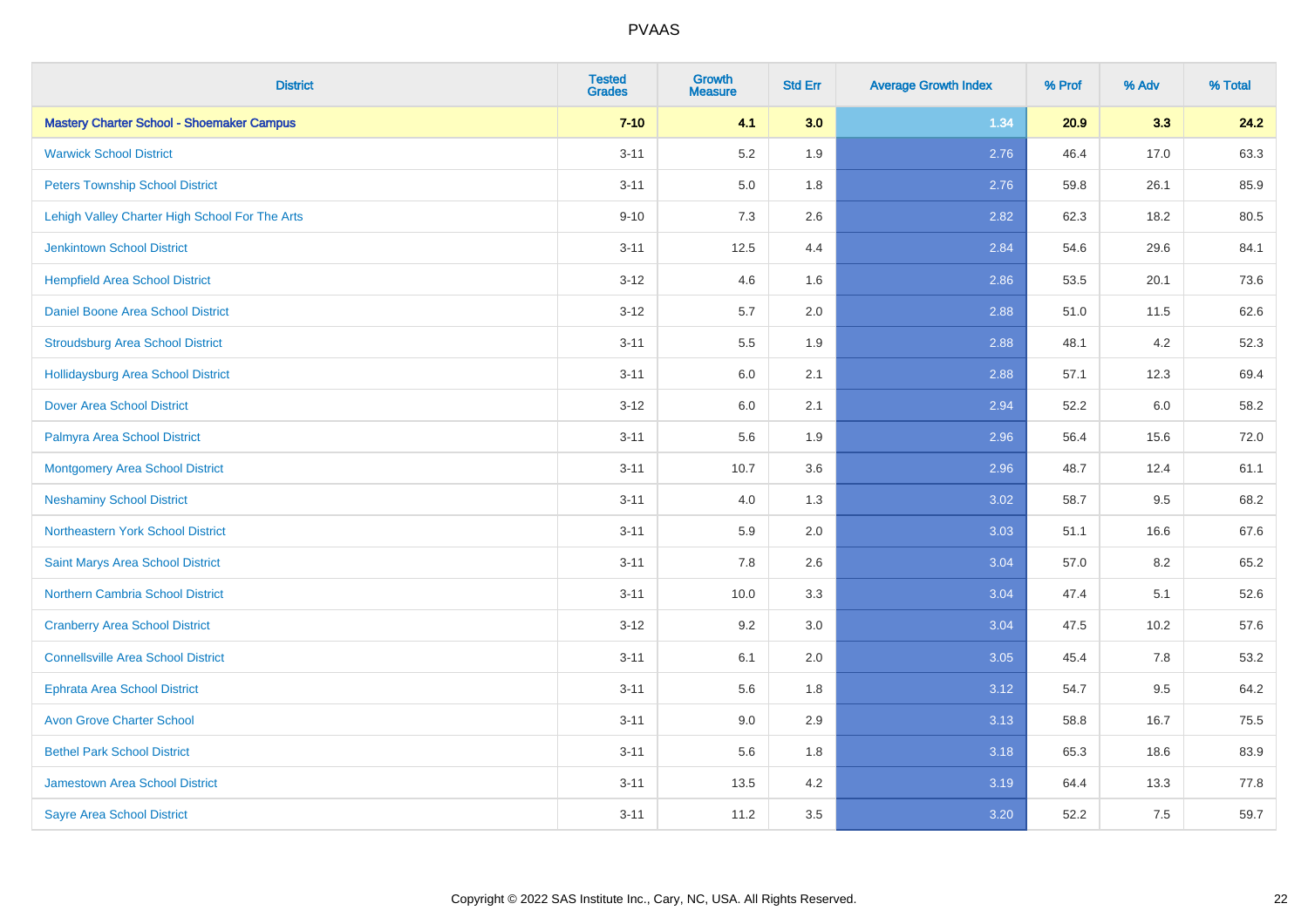| <b>District</b>                                  | <b>Tested</b><br><b>Grades</b> | Growth<br><b>Measure</b> | <b>Std Err</b> | <b>Average Growth Index</b> | % Prof | % Adv   | % Total |
|--------------------------------------------------|--------------------------------|--------------------------|----------------|-----------------------------|--------|---------|---------|
| <b>Mastery Charter School - Shoemaker Campus</b> | $7 - 10$                       | 4.1                      | 3.0            | 1.34                        | 20.9   | 3.3     | 24.2    |
| <b>Wayne Highlands School District</b>           | $3 - 11$                       | 7.8                      | 2.4            | 3.23                        | 52.3   | 13.1    | 65.4    |
| <b>Tech Freire Charter School</b>                | $9 - 11$                       | 9.3                      | 2.9            | 3.26                        | 18.0   | 1.1     | 19.1    |
| <b>East Penn School District</b>                 | $3 - 11$                       | 4.1                      | 1.3            | 3.27                        | 55.8   | 11.5    | 67.3    |
| Mechanicsburg Area School District               | $3 - 11$                       | 5.9                      | 1.8            | 3.29                        | 57.2   | 13.7    | 70.9    |
| <b>Central Dauphin School District</b>           | $3 - 11$                       | 4.4                      | 1.3            | 3.32                        | 53.3   | 7.4     | 60.7    |
| <b>Mastery Charter School - Hardy Williams</b>   | $3 - 11$                       | 11.4                     | 3.4            | 3.33                        | 44.3   | 5.7     | 50.0    |
| Pennsylvania Virtual Charter School              | $3 - 11$                       | 11.8                     | 3.5            | 3.37                        | 56.5   | 11.1    | 67.6    |
| <b>School Lane Charter School</b>                | $3 - 11$                       | 12.4                     | 3.6            | 3.43                        | 59.1   | $9.8\,$ | 68.9    |
| <b>Whitehall-Coplay School District</b>          | $3 - 11$                       | 6.1                      | 1.8            | 3.45                        | 49.3   | 7.4     | 56.6    |
| Ambridge Area School District                    | $3 - 12$                       | 9.1                      | 2.6            | 3.46                        | 50.4   | 10.7    | 61.1    |
| Pen Argyl Area School District                   | $3 - 12$                       | 9.2                      | 2.7            | 3.46                        | 50.0   | 12.6    | 62.6    |
| Selinsgrove Area School District                 | $3 - 12$                       | 8.3                      | 2.3            | 3.54                        | 56.8   | 10.0    | 66.8    |
| <b>West Shore School District</b>                | $3 - 12$                       | 5.0                      | 1.4            | 3.59                        | 54.2   | 9.4     | 63.6    |
| <b>Hamburg Area School District</b>              | $3 - 11$                       | 8.9                      | 2.5            | 3.63                        | 43.5   | 8.2     | 51.7    |
| <b>Eastern York School District</b>              | $3 - 11$                       | 9.6                      | 2.6            | 3.71                        | 56.3   | 12.6    | 68.9    |
| <b>Mckeesport Area School District</b>           | $3 - 12$                       | 9.0                      | 2.4            | 3.72                        | 31.0   | 4.5     | 35.5    |
| <b>Midd-West School District</b>                 | $3 - 11$                       | 10.3                     | 2.7            | 3.80                        | 58.0   | 13.4    | 71.4    |
| <b>Octorara Area School District</b>             | $3 - 11$                       | 9.1                      | 2.4            | 3.82                        | 52.1   | 8.5     | 60.6    |
| <b>Eastern Lebanon County School District</b>    | $3 - 11$                       | 8.6                      | 2.2            | 3.84                        | 48.8   | 11.4    | 60.3    |
| <b>Allentown City School District</b>            | $3 - 12$                       | 5.3                      | 1.4            | 3.88                        | 25.3   | 2.7     | 28.0    |
| <b>Freeport Area School District</b>             | $3 - 10$                       | 9.7                      | 2.5            | 3.91                        | 57.5   | 17.8    | 75.3    |
| <b>Lake-Lehman School District</b>               | $3 - 11$                       | 10.8                     | 2.7            | 3.93                        | 55.3   | 7.9     | 63.2    |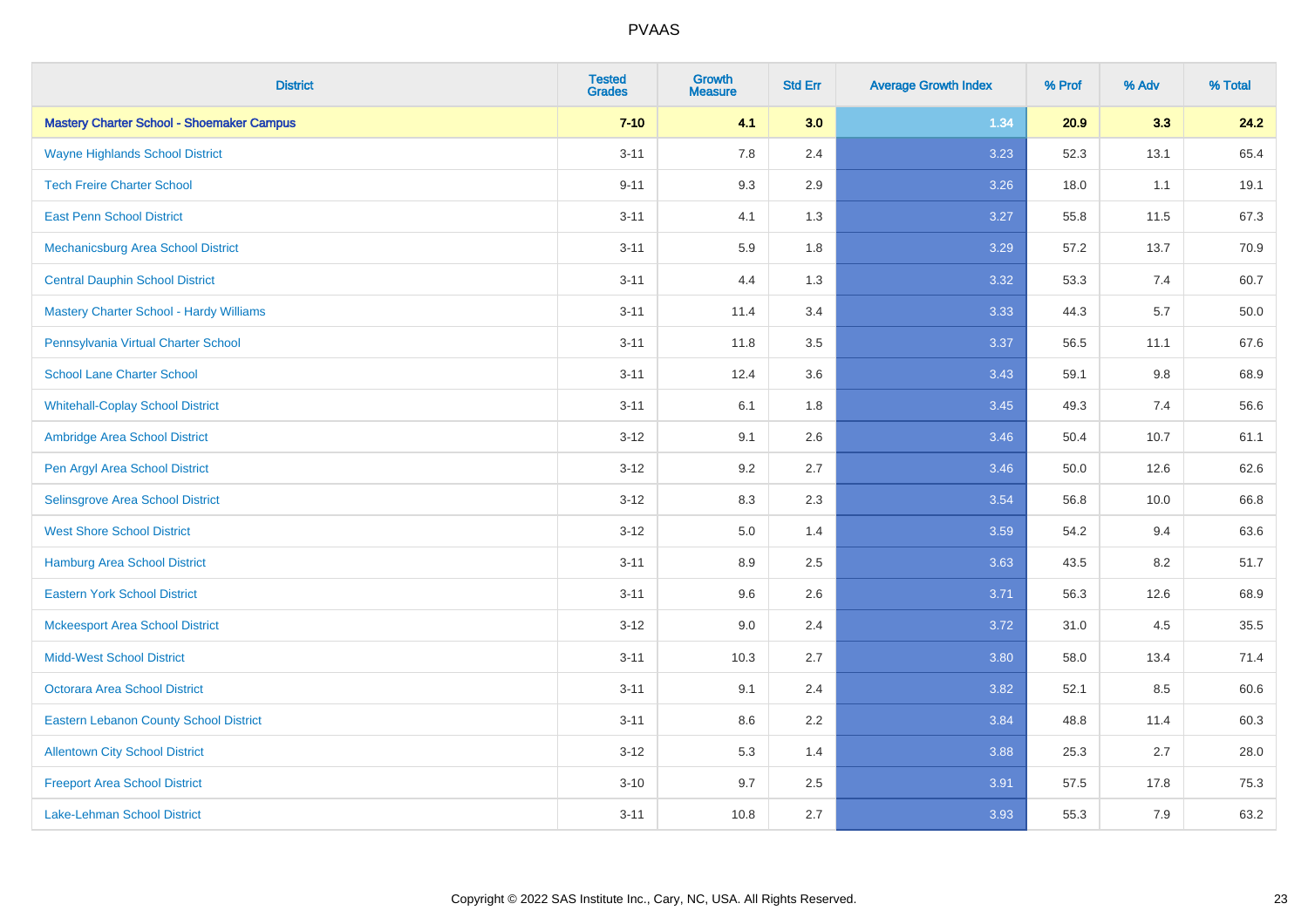| <b>District</b>                                    | <b>Tested</b><br><b>Grades</b> | <b>Growth</b><br><b>Measure</b> | <b>Std Err</b> | <b>Average Growth Index</b> | % Prof | % Adv   | % Total |
|----------------------------------------------------|--------------------------------|---------------------------------|----------------|-----------------------------|--------|---------|---------|
| <b>Mastery Charter School - Shoemaker Campus</b>   | $7 - 10$                       | 4.1                             | 3.0            | 1.34                        | 20.9   | 3.3     | 24.2    |
| <b>William Penn School District</b>                | $3 - 12$                       | 8.3                             | 2.1            | 3.99                        | 35.6   | $3.0\,$ | 38.7    |
| <b>Greater Nanticoke Area School District</b>      | $3 - 12$                       | 11.2                            | 2.8            | 4.01                        | 38.0   | 12.4    | 50.4    |
| <b>Greenwood School District</b>                   | $3 - 11$                       | 15.9                            | 3.9            | 4.11                        | 50.0   | 25.0    | 75.0    |
| <b>Montoursville Area School District</b>          | $3 - 12$                       | 10.8                            | 2.5            | 4.24                        | 44.6   | 20.1    | 64.8    |
| <b>Moon Area School District</b>                   | $3 - 11$                       | 8.2                             | 1.9            | 4.25                        | 58.7   | 18.5    | 77.2    |
| <b>Centennial School District</b>                  | $3 - 10$                       | 7.1                             | 1.7            | 4.29                        | 50.1   | 8.7     | 58.9    |
| <b>Parkland School District</b>                    | $3 - 11$                       | 5.3                             | 1.2            | 4.30                        | 58.0   | 22.3    | 80.4    |
| <b>Iroquois School District</b>                    | $3 - 11$                       | 13.1                            | 3.0            | 4.35                        | 48.2   | 7.8     | 56.0    |
| <b>Spring-Ford Area School District</b>            | $3 - 11$                       | 6.0                             | 1.3            | 4.46                        | 60.8   | 16.5    | 77.4    |
| Northern Bedford County School District            | $3 - 11$                       | 16.5                            | 3.6            | 4.58                        | 51.7   | 20.0    | 71.7    |
| <b>Littlestown Area School District</b>            | $3 - 11$                       | 11.4                            | 2.5            | 4.62                        | 55.2   | 10.4    | 65.6    |
| Pocono Mountain School District                    | $3 - 12$                       | $6.8\,$                         | 1.5            | 4.62                        | 45.8   | 5.0     | 50.7    |
| <b>Upper Darby School District</b>                 | $3 - 12$                       | 6.9                             | 1.5            | 4.62                        | 45.0   | 6.7     | 51.7    |
| <b>Conestoga Valley School District</b>            | $3 - 11$                       | 8.7                             | 1.8            | 4.69                        | 60.3   | 13.5    | 73.8    |
| <b>Derry Area School District</b>                  | $3 - 11$                       | 13.2                            | 2.8            | 4.69                        | 60.0   | 12.5    | 72.5    |
| <b>Fort Leboeuf School District</b>                | $3 - 11$                       | 11.7                            | 2.5            | 4.73                        | 48.5   | 21.1    | 69.6    |
| Penns Valley Area School District                  | $3 - 12$                       | 14.0                            | 2.9            | 4.80                        | 41.9   | 23.1    | 65.0    |
| Shippensburg Area School District                  | $3 - 11$                       | 9.3                             | 1.9            | 4.84                        | 53.1   | 10.2    | 63.3    |
| <b>Commonwealth Charter Academy Charter School</b> | $3 - 10$                       | 9.1                             | 1.9            | 4.90                        | 47.2   | 9.1     | 56.3    |
| <b>York Suburban School District</b>               | $3 - 11$                       | 10.1                            | 2.1            | 4.91                        | 53.5   | 27.8    | 81.3    |
| <b>West Perry School District</b>                  | $3 - 11$                       | 12.5                            | 2.5            | 4.99                        | 56.6   | 8.4     | 65.0    |
| <b>Cornwall-Lebanon School District</b>            | $3 - 11$                       | 8.3                             | 1.6            | 5.08                        | 47.2   | 8.4     | 55.6    |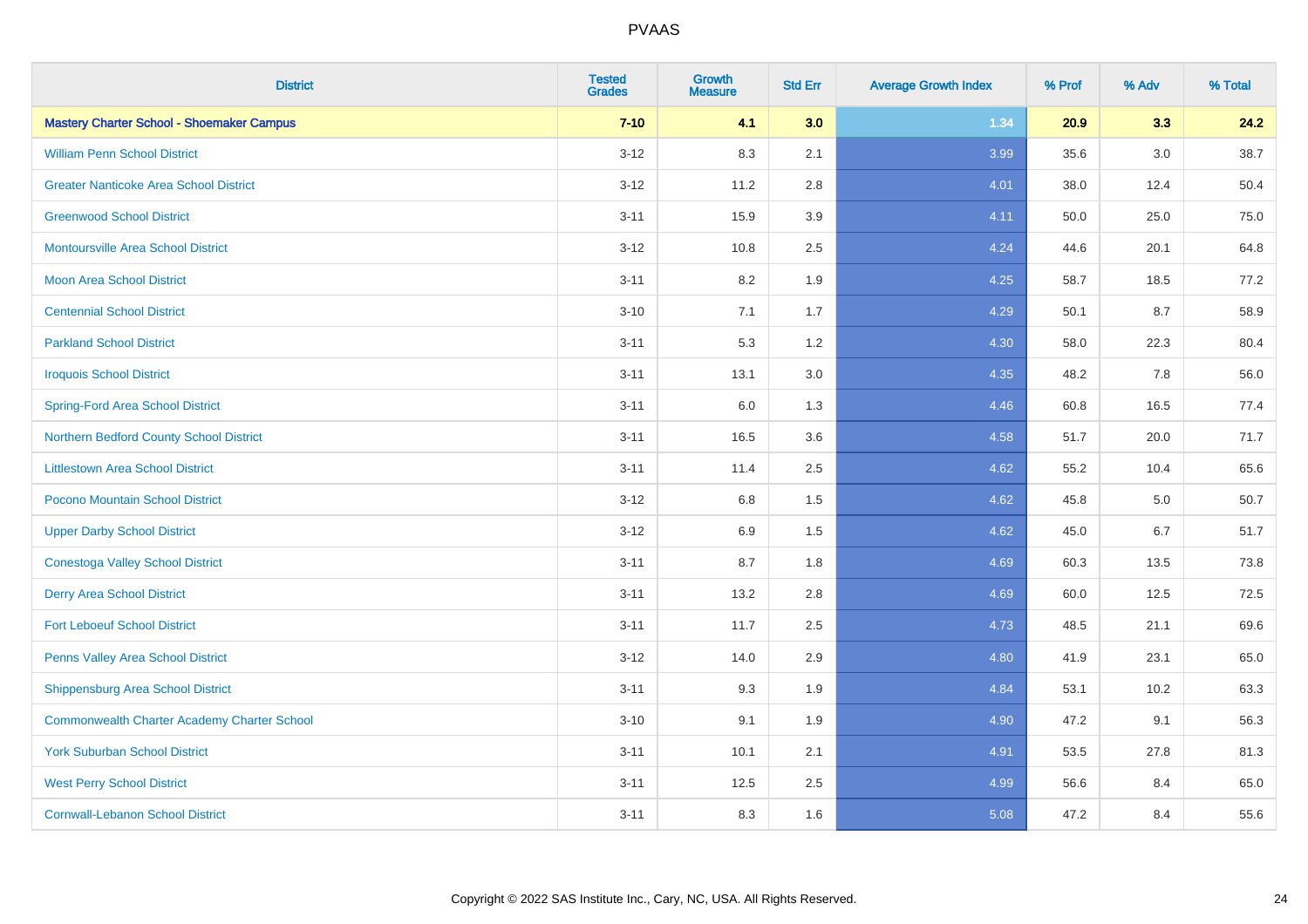| <b>District</b>                                  | <b>Tested</b><br><b>Grades</b> | <b>Growth</b><br><b>Measure</b> | <b>Std Err</b> | <b>Average Growth Index</b> | % Prof | % Adv   | % Total |
|--------------------------------------------------|--------------------------------|---------------------------------|----------------|-----------------------------|--------|---------|---------|
| <b>Mastery Charter School - Shoemaker Campus</b> | $7 - 10$                       | 4.1                             | 3.0            | 1.34                        | 20.9   | 3.3     | 24.2    |
| <b>City CHS</b>                                  | $10 - 11$                      | 13.6                            | 2.7            | 5.12                        | 45.8   | $3.0\,$ | 48.8    |
| <b>Cocalico School District</b>                  | $3 - 11$                       | 10.6                            | 2.0            | 5.18                        | 50.8   | 14.1    | 64.8    |
| <b>Haverford Township School District</b>        | $3 - 11$                       | 8.0                             | 1.5            | 5.27                        | 53.0   | 25.5    | 78.6    |
| <b>Fox Chapel Area School District</b>           | $3 - 11$                       | 9.8                             | 1.8            | 5.36                        | 56.6   | 28.6    | 85.2    |
| <b>Mifflin County School District</b>            | $3 - 11$                       | 9.1                             | 1.7            | 5.49                        | 47.1   | 6.7     | 53.8    |
| <b>Unionville-Chadds Ford School District</b>    | $3 - 11$                       | 17.1                            | 3.1            | 5.51                        | 68.1   | 13.2    | 81.3    |
| <b>Fleetwood Area School District</b>            | $3 - 10$                       | 12.2                            | 2.2            | 5.68                        | 53.5   | 11.6    | 65.2    |
| <b>Mountain View School District</b>             | $3 - 11$                       | 20.9                            | 3.5            | 5.91                        | 57.8   | 20.3    | 78.1    |
| <b>Wilson School District</b>                    | $3 - 12$                       | 8.8                             | 1.5            | 5.96                        | 52.6   | 14.6    | 67.2    |
| <b>Saucon Valley School District</b>             | $3 - 11$                       | 14.7                            | 2.5            | 5.98                        | 48.7   | 20.2    | 69.0    |
| <b>Ridley School District</b>                    | $3 - 12$                       | 10.0                            | 1.6            | 6.10                        | 45.6   | 8.2     | 53.8    |
| <b>Avon Grove School District</b>                | $3 - 10$                       | 10.0                            | 1.6            | 6.26                        | 56.3   | 18.6    | 74.9    |
| <b>Abington Heights School District</b>          | $3 - 11$                       | 13.5                            | 2.2            | 6.27                        | 58.3   | 16.2    | 74.5    |
| <b>Pine-Richland School District</b>             | $3 - 11$                       | 11.5                            | 1.8            | 6.31                        | 60.6   | 24.4    | 85.0    |
| <b>Deer Lakes School District</b>                | $3 - 11$                       | 17.0                            | 2.7            | 6.32                        | 61.5   | 16.4    | 77.9    |
| <b>Derry Township School District</b>            | $3 - 10$                       | 12.8                            | 2.0            | 6.39                        | 54.8   | 25.8    | 80.6    |
| <b>Garnet Valley School District</b>             | $3 - 10$                       | 10.9                            | 1.7            | 6.53                        | 67.1   | 19.0    | 86.1    |
| <b>Hazleton Area School District</b>             | $3 - 11$                       | 9.6                             | 1.4            | 6.77                        | 45.0   | 7.8     | 52.9    |
| <b>Wissahickon School District</b>               | $3 - 10$                       | 12.5                            | 1.8            | 6.85                        | 58.3   | 22.4    | 80.7    |
| <b>Southern York County School District</b>      | $3 - 11$                       | 14.2                            | 2.1            | 6.91                        | 55.1   | 18.1    | 73.1    |
| <b>Delaware Valley School District</b>           | $3 - 11$                       | 12.6                            | 1.8            | 6.93                        | 55.2   | 16.2    | 71.4    |
| <b>Central York School District</b>              | $3 - 12$                       | 12.3                            | 1.7            | 7.20                        | 55.5   | 11.5    | 67.0    |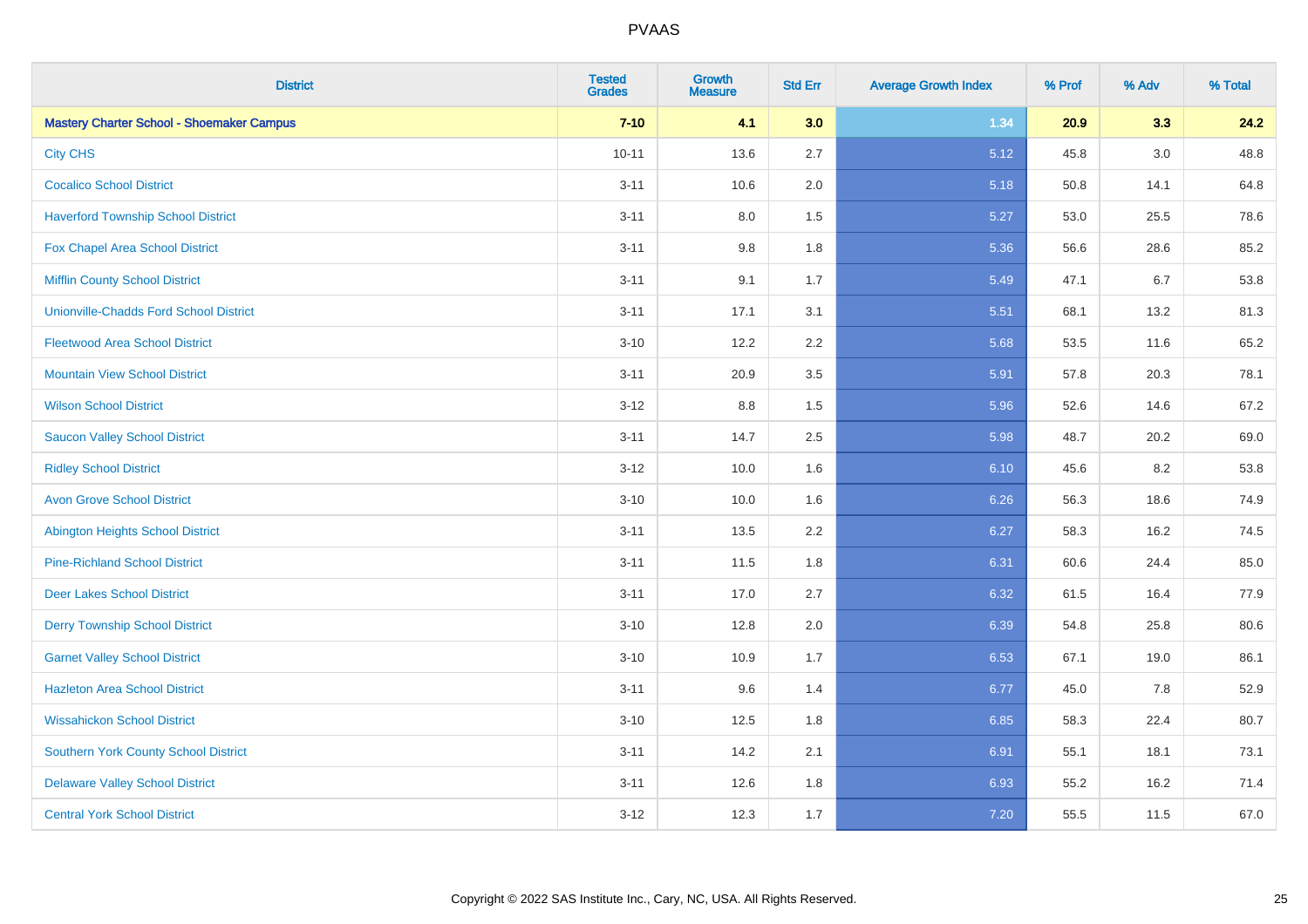| <b>District</b>                                  | <b>Tested</b><br><b>Grades</b> | <b>Growth</b><br><b>Measure</b> | <b>Std Err</b> | <b>Average Growth Index</b> | % Prof | % Adv | % Total |
|--------------------------------------------------|--------------------------------|---------------------------------|----------------|-----------------------------|--------|-------|---------|
| <b>Mastery Charter School - Shoemaker Campus</b> | $7 - 10$                       | 4.1                             | 3.0            | 1.34                        | 20.9   | 3.3   | 24.2    |
| <b>Reading School District</b>                   | $3 - 11$                       | 10.1                            | 1.4            | 7.25                        | 24.7   | 2.4   | 27.2    |
| <b>Valley View School District</b>               | $3 - 11$                       | 18.1                            | 2.4            | 7.42                        | 53.7   | 14.7  | 68.4    |
| Pennsylvania Cyber Charter School                | $3 - 11$                       | 11.6                            | 1.5            | 7.54                        | 46.3   | 5.0   | 51.3    |
| <b>Upper Merion Area School District</b>         | $3 - 11$                       | 15.3                            | 2.0            | 7.62                        | 59.3   | 19.3  | 78.6    |
| <b>Council Rock School District</b>              | $3 - 11$                       | 8.9                             | 1.2            | 7.65                        | 62.8   | 16.6  | 79.4    |
| <b>Tyrone Area School District</b>               | $3 - 12$                       | 19.7                            | 2.5            | 7.87                        | 60.4   | 16.7  | 77.1    |
| <b>Penn-Trafford School District</b>             | $3 - 11$                       | 13.4                            | 1.7            | 7.87                        | 62.3   | 21.9  | 84.2    |
| <b>Pennsbury School District</b>                 | $3 - 11$                       | 11.7                            | 1.5            | 7.90                        | 60.1   | 21.3  | 81.3    |
| <b>Great Valley School District</b>              | $3 - 11$                       | 15.0                            | 1.9            | 7.98                        | 50.0   | 35.0  | 85.0    |
| Northern York County School District             | $3 - 11$                       | 15.6                            | 2.0            | 7.98                        | 57.4   | 11.5  | 68.8    |
| <b>Springfield School District</b>               | $3 - 11$                       | 13.8                            | 1.7            | 7.99                        | 60.9   | 21.5  | 82.4    |
| <b>Bethlehem Area School District</b>            | $3 - 11$                       | 9.3                             | 1.1            | 8.15                        | 44.7   | 12.0  | 56.7    |
| <b>Colonial School District</b>                  | $3 - 11$                       | 14.0                            | 1.7            | 8.21                        | 60.2   | 19.6  | 79.8    |
| <b>Souderton Area School District</b>            | $3 - 11$                       | 12.4                            | 1.5            | 8.28                        | 61.7   | 15.2  | 76.9    |
| <b>North Penn School District</b>                | $3 - 11$                       | 9.1                             | 1.1            | 8.36                        | 55.8   | 17.0  | 72.8    |
| <b>Upper Dublin School District</b>              | $3 - 12$                       | 15.4                            | 1.8            | 8.53                        | 60.8   | 24.8  | 85.6    |
| <b>Dallastown Area School District</b>           | $3 - 11$                       | 13.5                            | 1.5            | 8.84                        | 56.0   | 17.9  | 73.8    |
| <b>Norwin School District</b>                    | $3 - 11$                       | 18.0                            | 1.7            | 10.37                       | 58.5   | 27.0  | 85.4    |
| <b>West Chester Area School District</b>         | $3 - 11$                       | 12.6                            | 1.2            | 10.38                       | 66.8   | 20.2  | 87.0    |
| <b>Upper Saint Clair School District</b>         | $3 - 11$                       | 18.5                            | 1.7            | 10.65                       | 61.8   | 30.1  | 91.9    |
| Downingtown Area School District                 | $3 - 11$                       | 12.1                            | 1.1            | 10.67                       | 60.0   | 23.5  | 83.6    |
| <b>Upper Perkiomen School District</b>           | $3 - 11$                       | 22.1                            | 2.1            | 10.74                       | 57.7   | 13.2  | 70.9    |